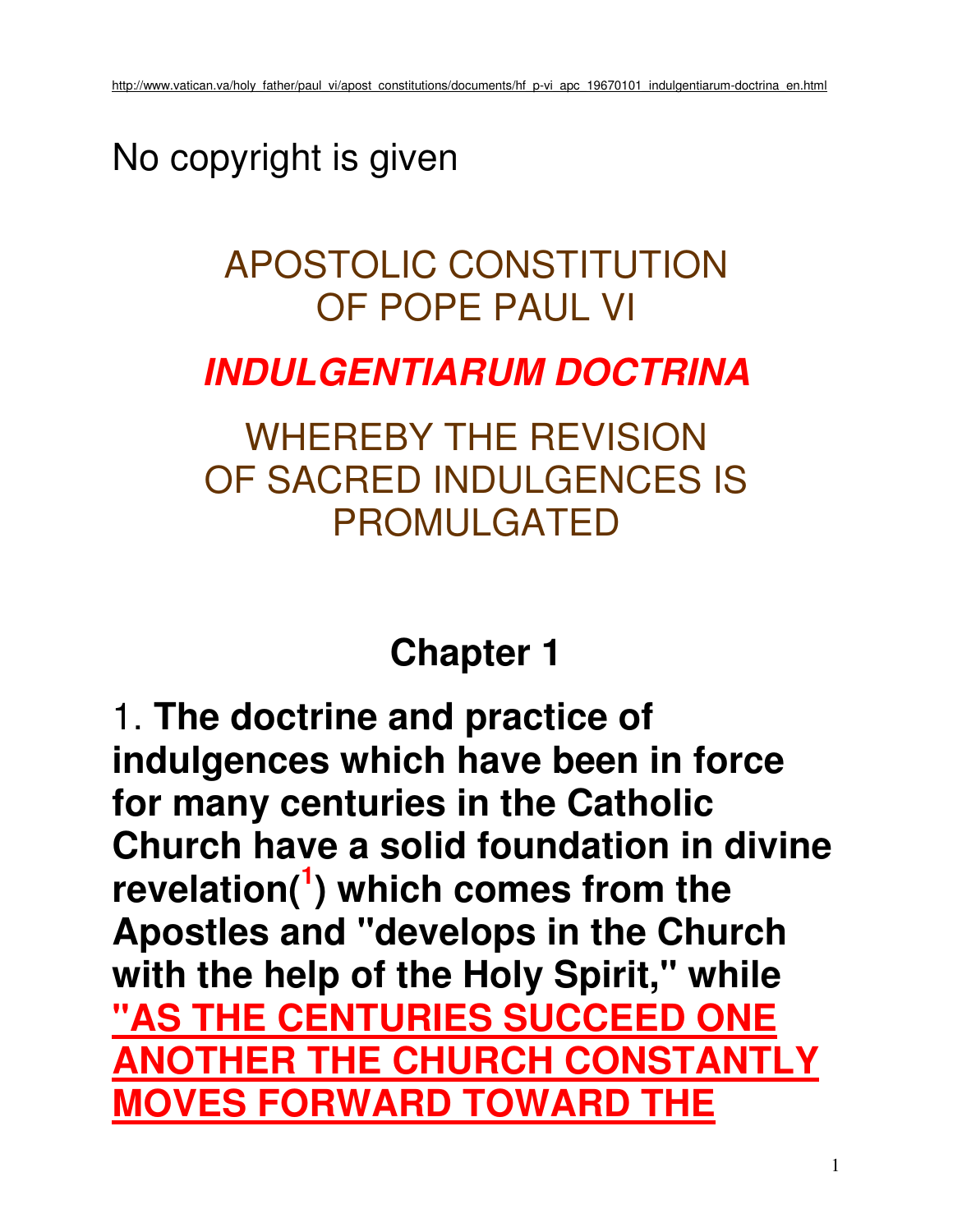### **FULLNESS OF DIVINE TRUTH UNTIL THE WORDS OF GOD REACH THEIR COMPLETE FULFILLMENT IN HER."( 2 )**

**For an exact understanding of this doctrine and of its beneficial use it is necessary, however, to remember truths which the entire Church illumined by the Word of God has always believed and which the bishops, the successors of the Apostles, and first and foremost among them the Roman Pontiffs, the successors of Peter, have taught by means of pastoral practice as well as doctrinal documents throughout the course of centuries to this day**.

2 2. It is a divinely revealed truth that sins bring punishments inflicted by God's sanctity and justice. These must be expiated either on this earth through the sorrows, miseries and calamities of this life and above all through death,**( 3 )** or else in the life beyond through fire and torments or "purifying" punishments.(**<sup>4</sup>** ) Therefore it has always been the conviction of the faithful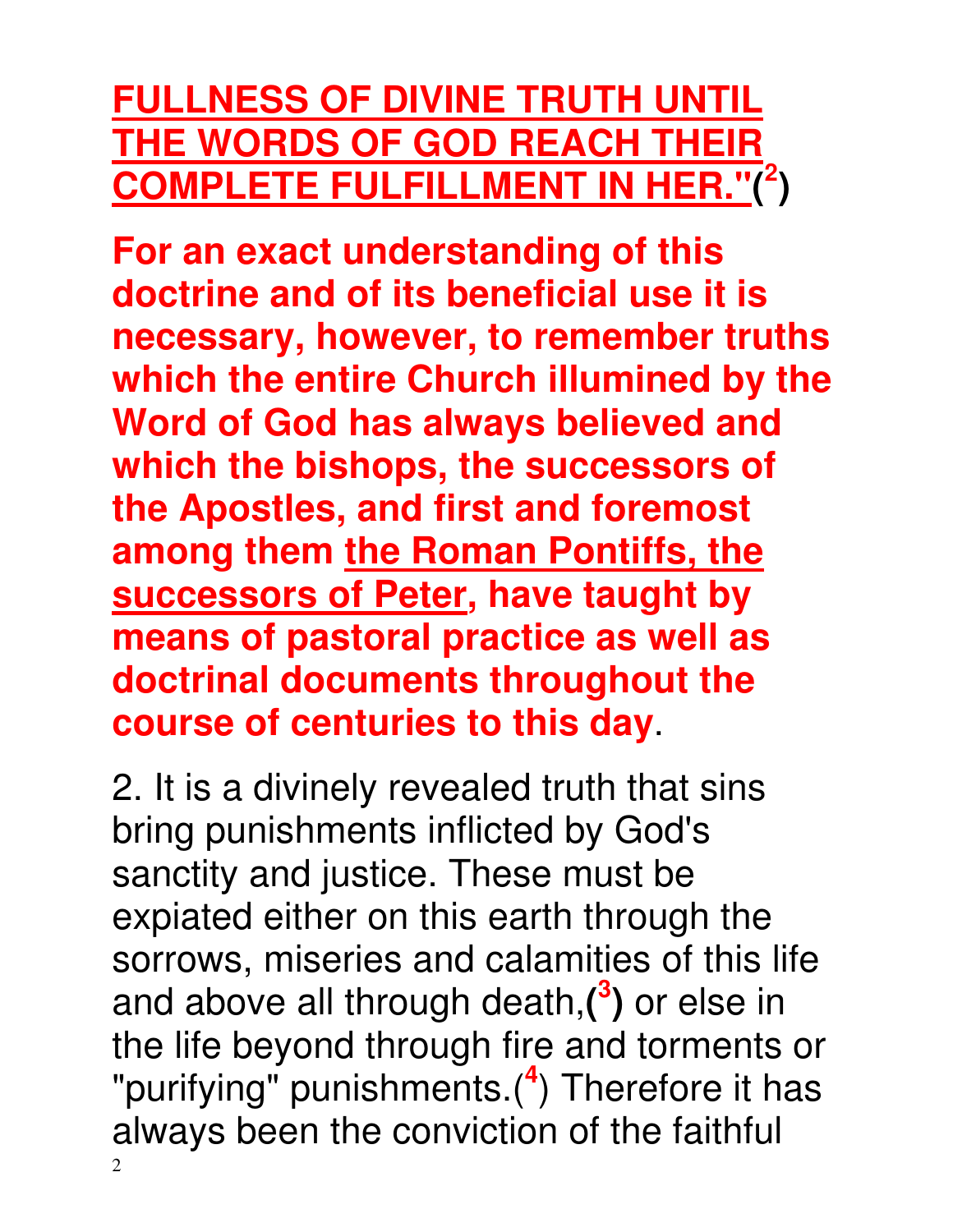that the paths of evil are fraught with many stumbling blocks and bring adversities, bitterness and harm to those who follow them.(**<sup>5</sup>** )

These punishments are imposed by the just and merciful judgment of God for the purification of souls, the defense of the sanctity of the moral order and the restoration of the glory of God to its full majesty. Every sin in fact causes a perturbation in the universal order established by God in His ineffable wisdom and infinite charity, and the destruction of immense values with respect to the sinner himself and to the human community. Christians throughout history have always regarded sin not only as a transgression of divine law but also—though not always in a direct and evident way—as contempt for or disregard of the friendship between God and man, (**<sup>6</sup>** ) just as they have regarded it as a real and unfathomable offense against God and indeed an ungrateful rejection of the love of God shown us through Jesus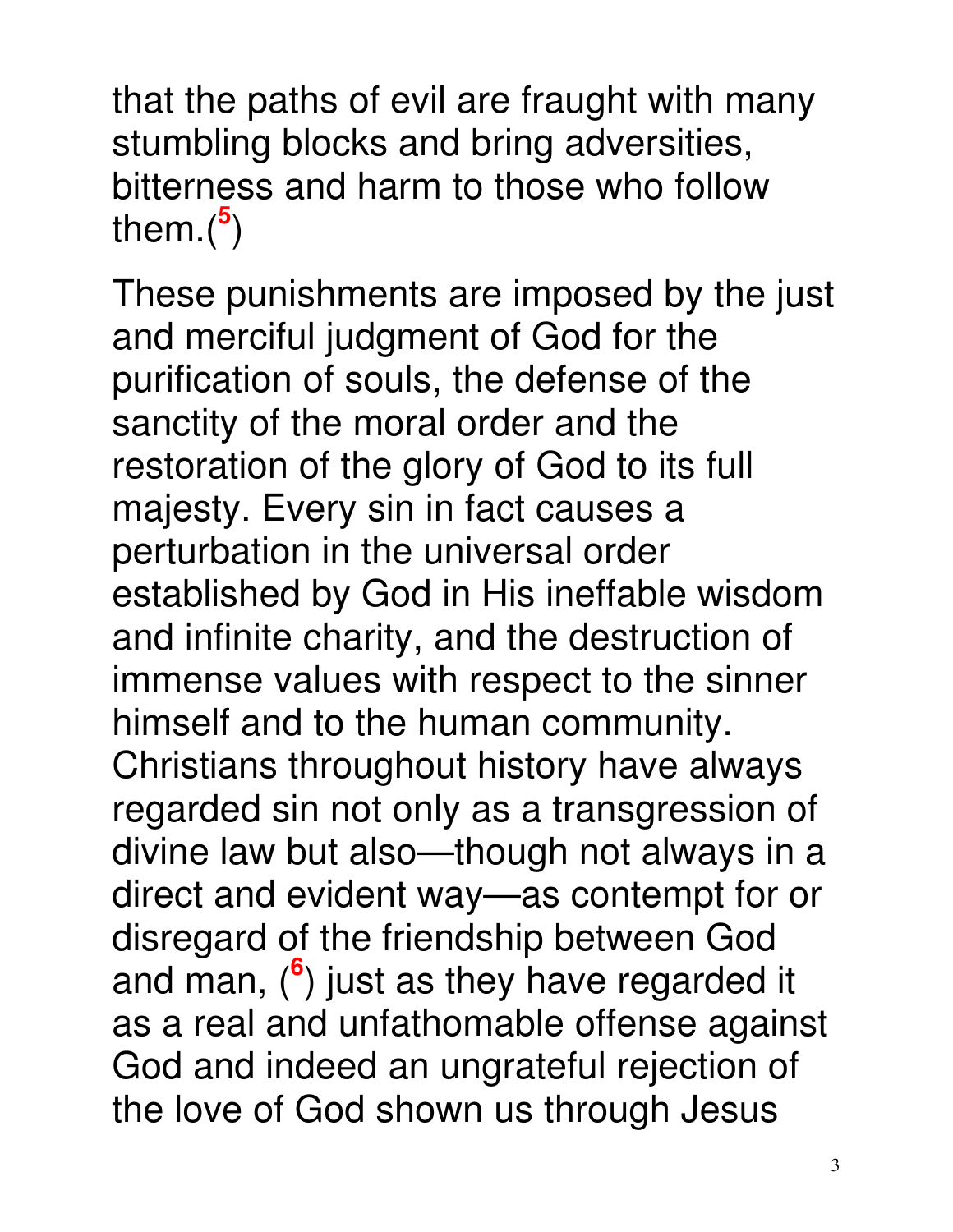Christ, who called his disciples friends and not servants. (**<sup>7</sup>** )

3. It is therefore necessary for the full remission and—as it is called—reparation of sins not only that friendship with God be reestablished by a sincere conversion of the mind and amends made for the offense against his wisdom and goodness, but also that all the personal as well as social values and those of the universal order itself, which have been diminished or destroyed by sin, be fully reintegrated whether through voluntary reparation which will involve punishment or through acceptance of the punishments established by the just and most holy wisdom of God, from which there will shine forth throughout the world the sanctity and the splendor of his glory. The very existence and the gravity of the punishment enable us to understand the foolishness and malice of sin and its harmful consequences.

4 That punishment or the vestiges of sin may remain to be expiated or cleansed and that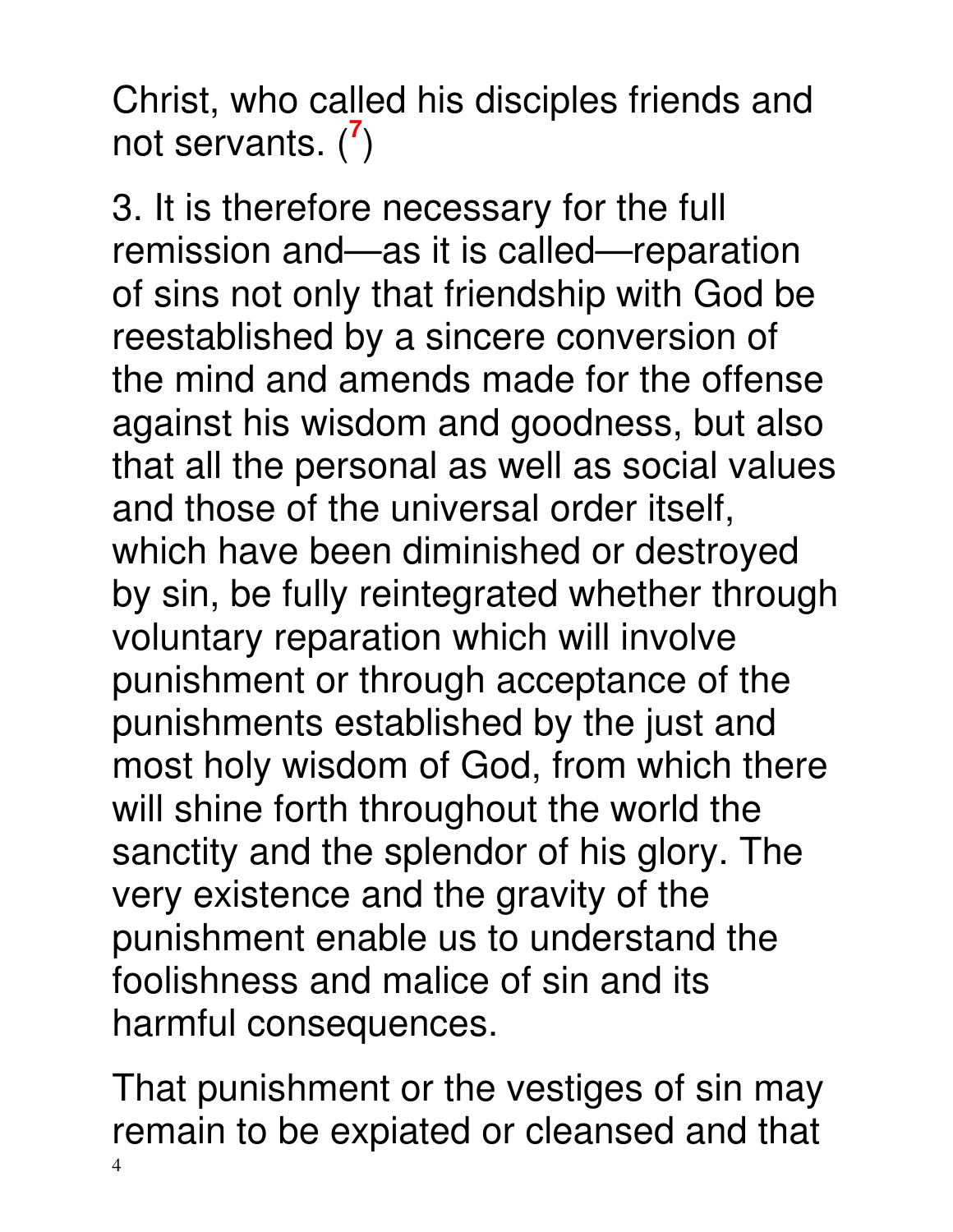they in fact frequently do even after the remission of guilt(**<sup>8</sup>** ) is clearly demonstrated by the doctrine on purgatory. In purgatory, in fact, the souls of those "who died in the charity of God and truly repentant, but before satisfying with worthy fruits of penance for sins committed and for omissions (**<sup>9</sup>** ) are cleansed after death with purgatorial punishments. This is also clearly evidenced in the liturgical prayers with which the Christian community admitted to Holy Communion has addressed God since most ancient times: "that we, who are justly subjected to afflictions because of our sins, may be mercifully set free from them for the glory of thy name.(**<sup>10</sup>**)

For all men who walk this earth daily commit at least venial sins;(**<sup>11</sup>**) thus all need the mercy of God to be set free from the penal consequences of sin.

### **Chapter 2**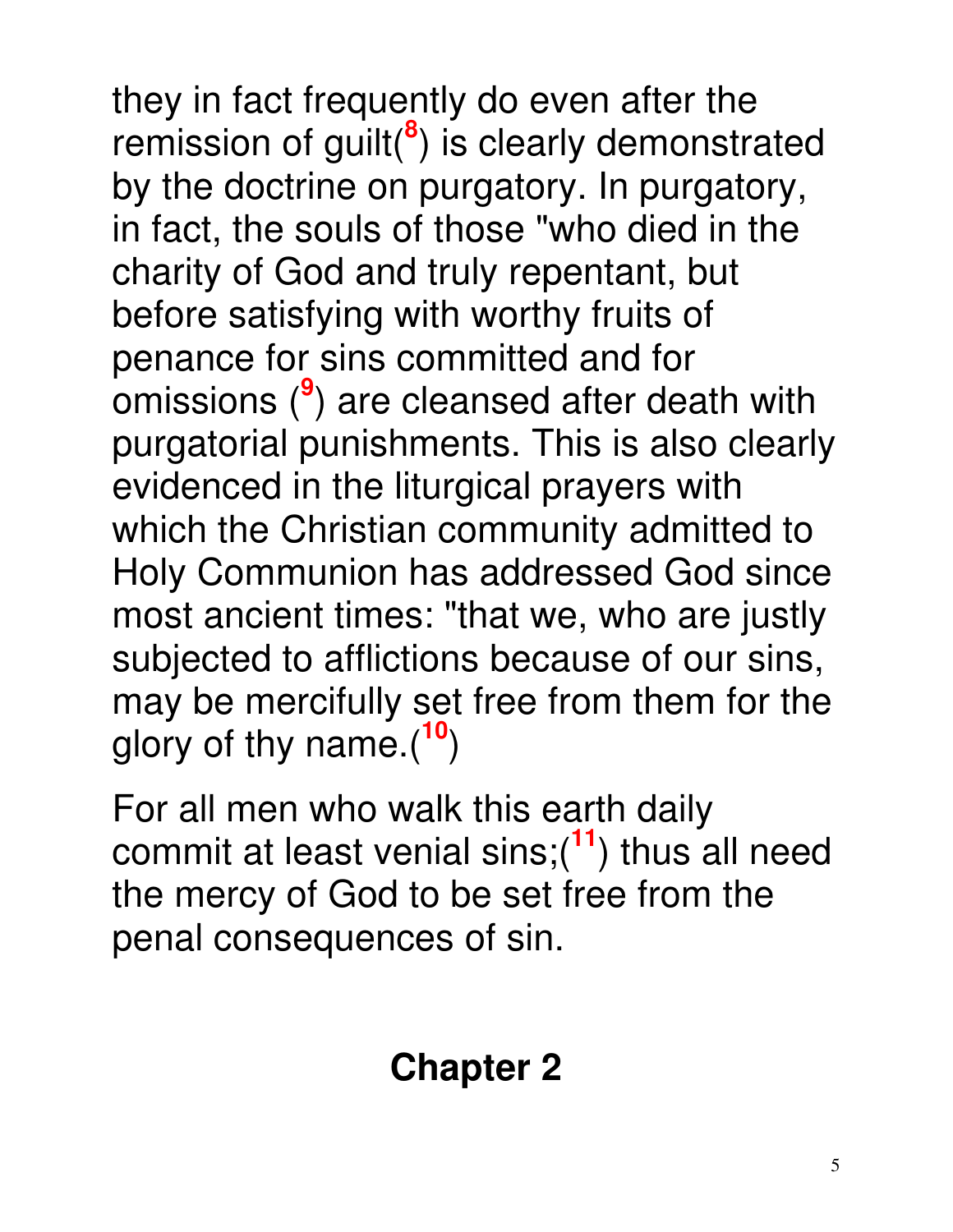4. There reigns among men, by the hidden and benign mystery of the divine will, a supernatural solidarity whereby the sin of one harms the others just as the holiness of one also benefits the others.(**<sup>12</sup>**) Thus the Christian faithful give each other mutual aid to attain their supernatural aim. A testimony of this solidarity is manifested in Adam himself, whose sin is passed on through propagation to all men. But of this supernatural solidarity the greatest and most perfect principle, foundation and example is Christ himself to communion with Whom God has called us.(**<sup>13</sup>**)

5. Indeed Christ "committed no sin," "suffered for us,"(**<sup>14</sup>**) was wounded for our iniquities, bruised for our sins...by his bruises we are healed."(**<sup>15</sup>**)

6 Following in the footsteps of Christ,(**<sup>16</sup>**) the Christian faithful have always endeavored to help one another on the path leading to the heavenly Father through prayer, the exchange of spiritual goods and penitential expiation. **The more they have been**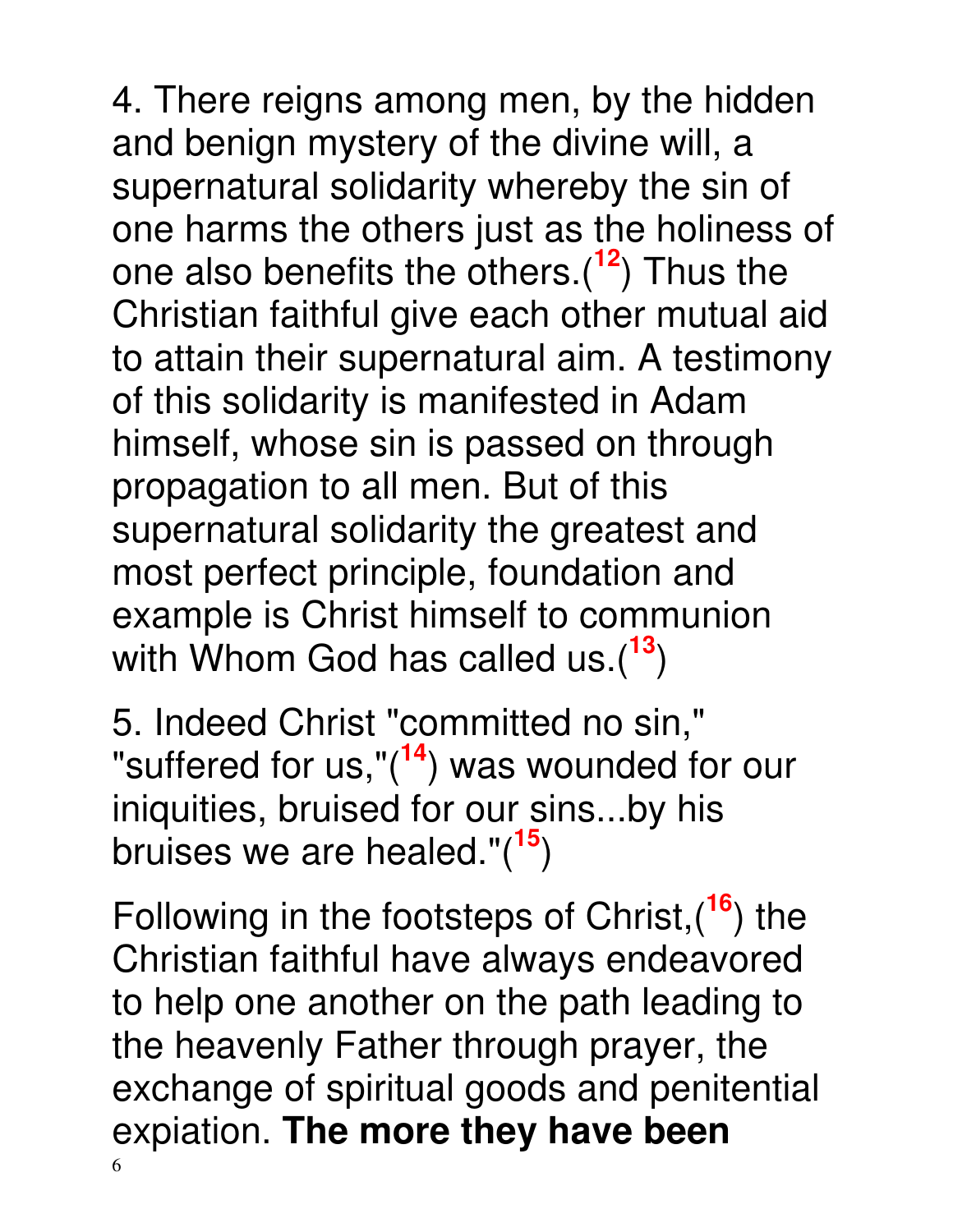**immersed in the fervor of charity, the more they have imitated Christ in his sufferings, carrying their crosses in expiation for their own sins and those of others, certain that they could help their brothers to obtain salvation from God the Father of mercies**.(**<sup>17</sup>**) This is the very ancient dogma of the Communion of the Saints,(**<sup>18</sup>**) whereby the life of each individual son of God in Christ and through Christ is joined by a wonderful link to the life of all his other Christian brothers in the supernatural unity of the Mystical Body of Christ till, as it were, a single mystical person is formed.(**<sup>19</sup>**)

Thus is explained the "treasury of the Church"(**<sup>20</sup>**) which should certainly not be imagined as the sum total of material goods accumulated in the course of the centuries, but the infinite and inexhaustible value the expiation and the merits of Christ Our Lord have before God, offered as they were **so that all of mankind could be set free from sin and attain communion with the**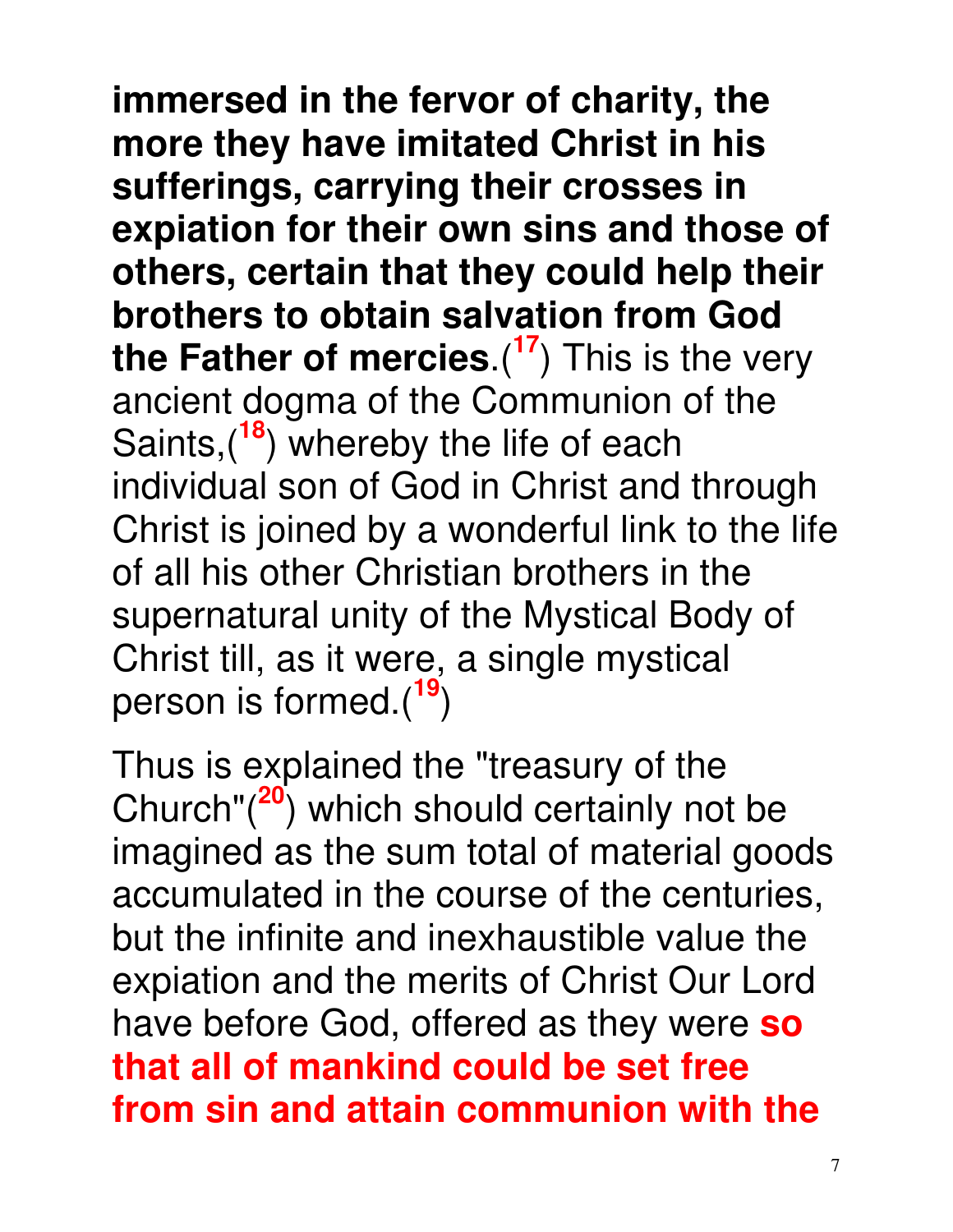**Father**. It is Christ the Redeemer himself in whom the satisfactions and merits of his redemption exist and find their force.(**<sup>21</sup>**) **This treasury also includes the truly immense, unfathomable and ever pristine value before God of the prayers and good works of the Blessed Virgin Mary and all the saints, who following in the footsteps of Christ the Lord and by his grace have sanctified their lives and fulfilled the mission entrusted to them by the Father. THUS WHILE ATTAINING THEIR OWN SALVATION, THEY HAVE ALSO COOPERATED IN THE SALVATION OF THEIR BROTHERS IN THE UNITY OF THE MYSTICAL BODY**.

"For all who are in Christ, having his spirit, form one Church and cleave together in him" (Eph. 4:16). Therefore the union of the wayfarers with the brethren who have gone to sleep in the peace of Christ is not in the least weakened or interrupted, but on the contrary, according to the perpetual faith of the Church, is strengthened by a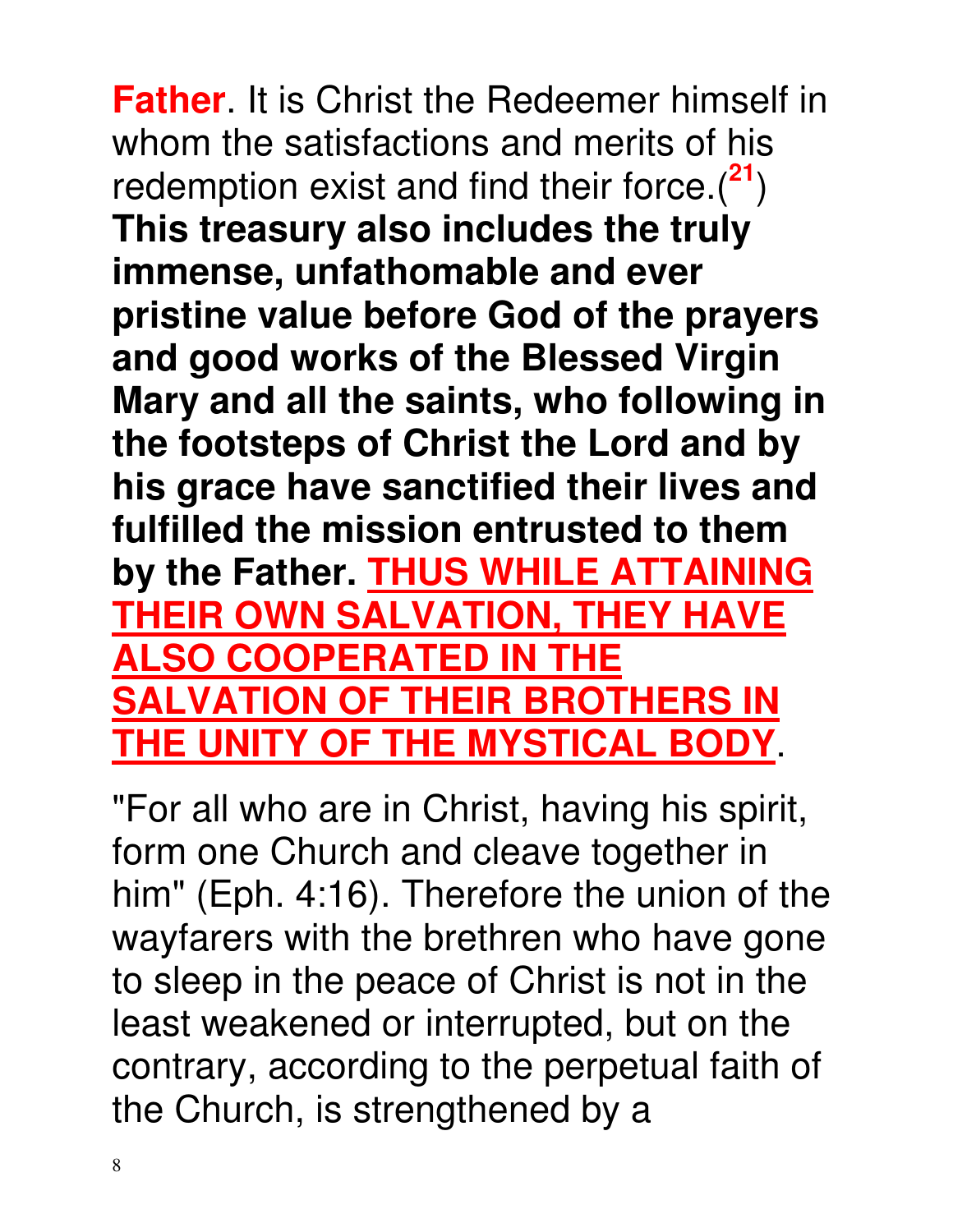communication of spiritual goods. For by reason of the fact that those in heaven are more closely united with Christ, they establish the whole Church more firmly in holiness, lend nobility to the worship which the Church offers to God here on earth and in many ways contribute to building it up evermore (1 Cor. 12: 12-27). For after they have been received into their heavenly home and are present to the Lord (2 Cor. 5:8), through him and with him and in him they do not cease to intervene with the Father for us, showing forth the merits which they have won on earth through the one Mediator between God and man, Jesus Christ (1 Tim. 2:5), **BY SERVING GOD IN ALL THINGS AND FILLING UP IN THEIR FLESH THOSE THINGS WHICH ARE LACKING OF THE SUFFERINGS OF**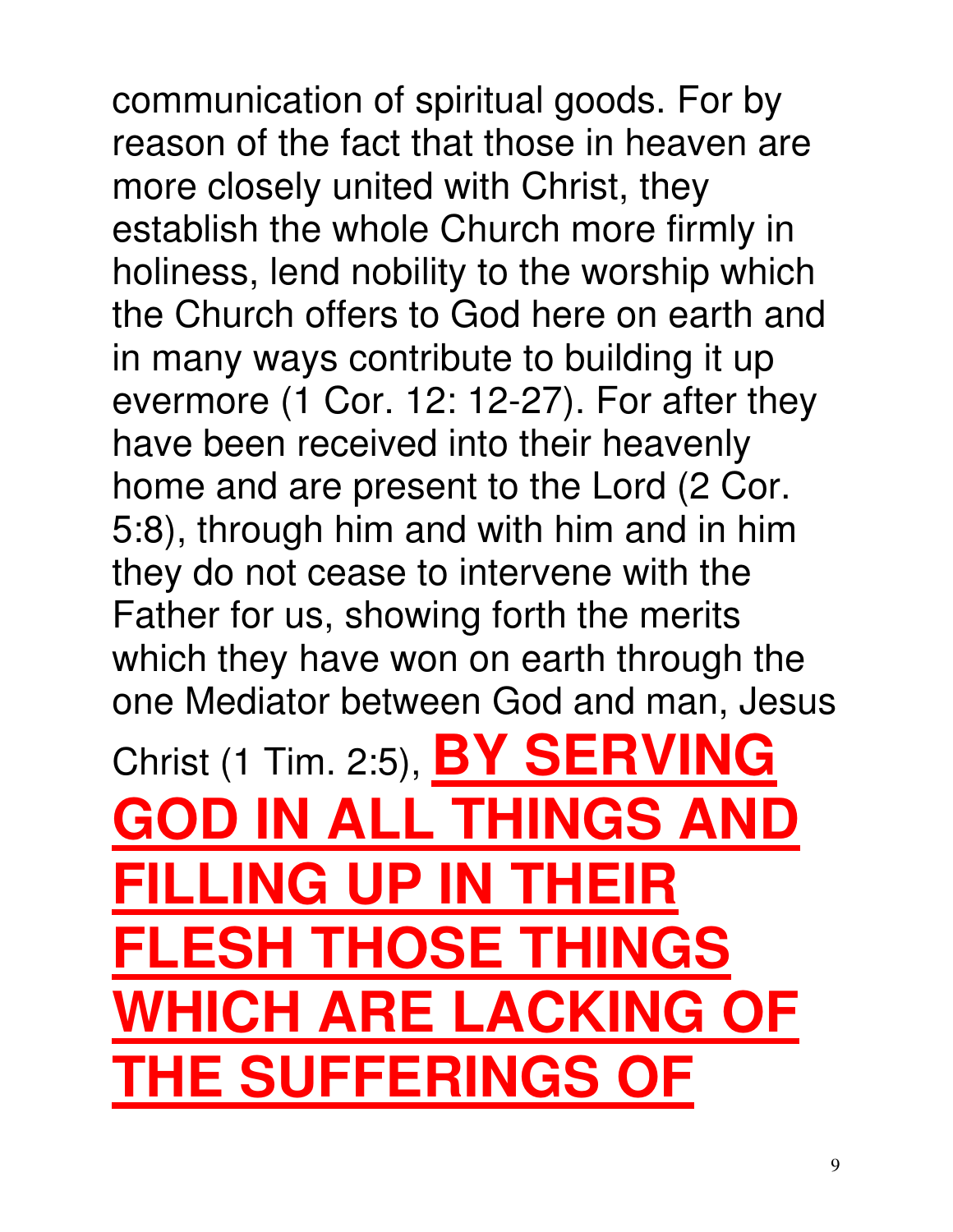# **CHRIST FOR HIS BODY WHICH IS THE CHURCH**

 $\overline{(Col. 1:24)}$ . Thus by their brotherly interest our weakness is greatly strengthened.(**<sup>22</sup>**)

**For this reason there certainly exists between the faithful who have already reached their heavenly home, those who are expiating their sins in purgatory and those who are still pilgrims on earth a perennial link of charity and an abundant exchange of all the goods by which, with the expiation of all the sins of the entire Mystical Body, DIVINE JUSTICE IS PLACATED.** God's mercy is thus led to forgiveness, so that sincerely repentant sinners may participate as soon as possible in the full enjoyment of the benefits of the family of God.

### **Chapter 3**

10 6. The Church, aware of these truths ever since its origins, formulated and undertook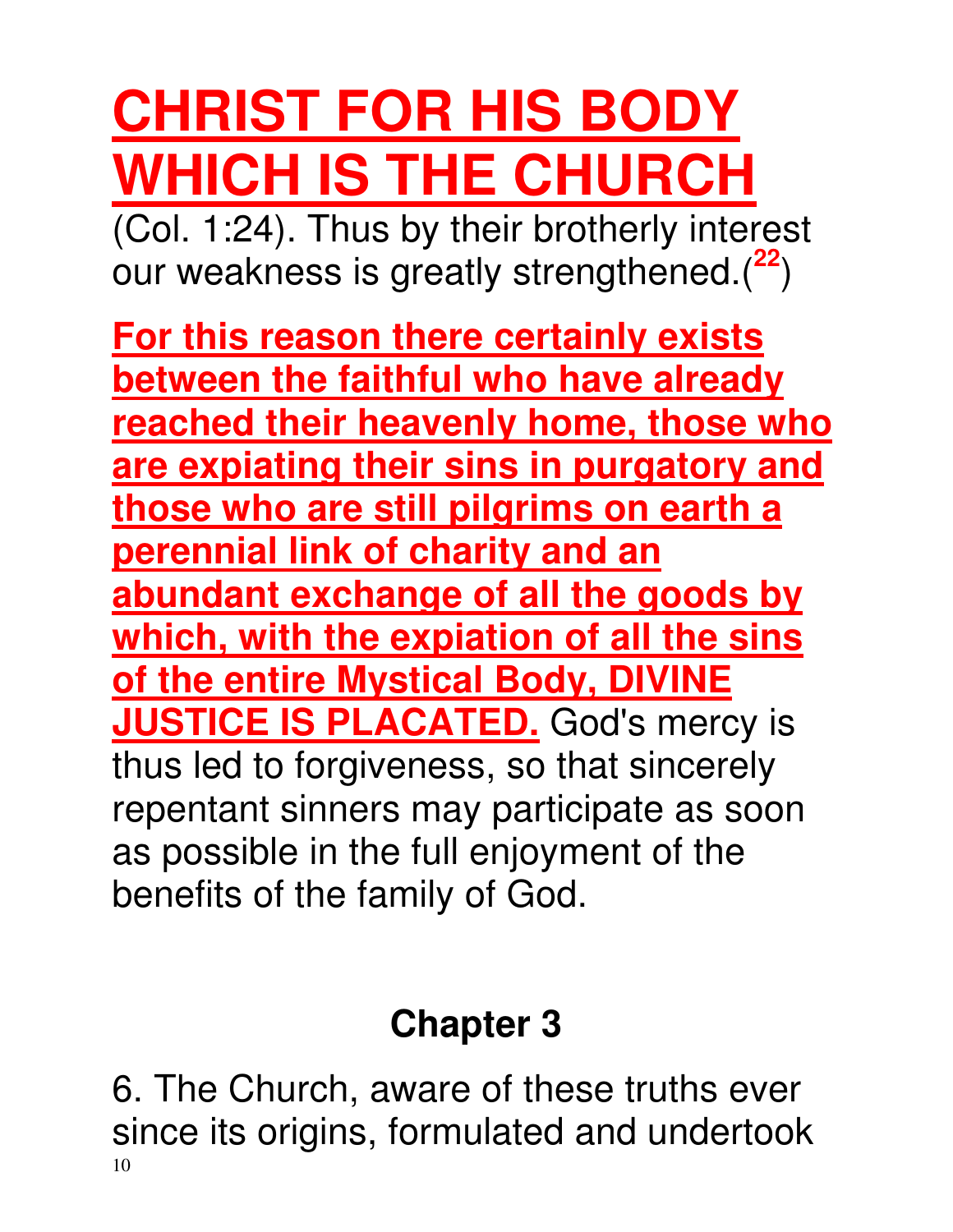various ways of applying the fruits of the Lord's redemption to the individual faithful and of leading them to cooperate in the salvation of their brothers, so that the entire body of the Church might be prepared in justice and sanctity for the complete realization of the kingdom of God, when he will be all things to all men.

The Apostles themselves, in fact, exhorted their disciples to pray for the salvation of sinners.(**<sup>23</sup>**) This very ancient usage of the Church has blessedly persevered,(**<sup>24</sup>**) particularly in the practice of penitents invoking the intercession of the entire community, (**<sup>25</sup>**) and when the dead are assisted with suffrages, particularly through the offering of the Eucharistic Sacrifice.(**<sup>26</sup>**) Good works, particularly those which human frailty finds difficult, were also offered to God for the salvation of sinners from the Church's most ancient times.(**<sup>27</sup>**) And since the sufferings of the martyrs for the faith and for the law of God were considered of great value, penitents used to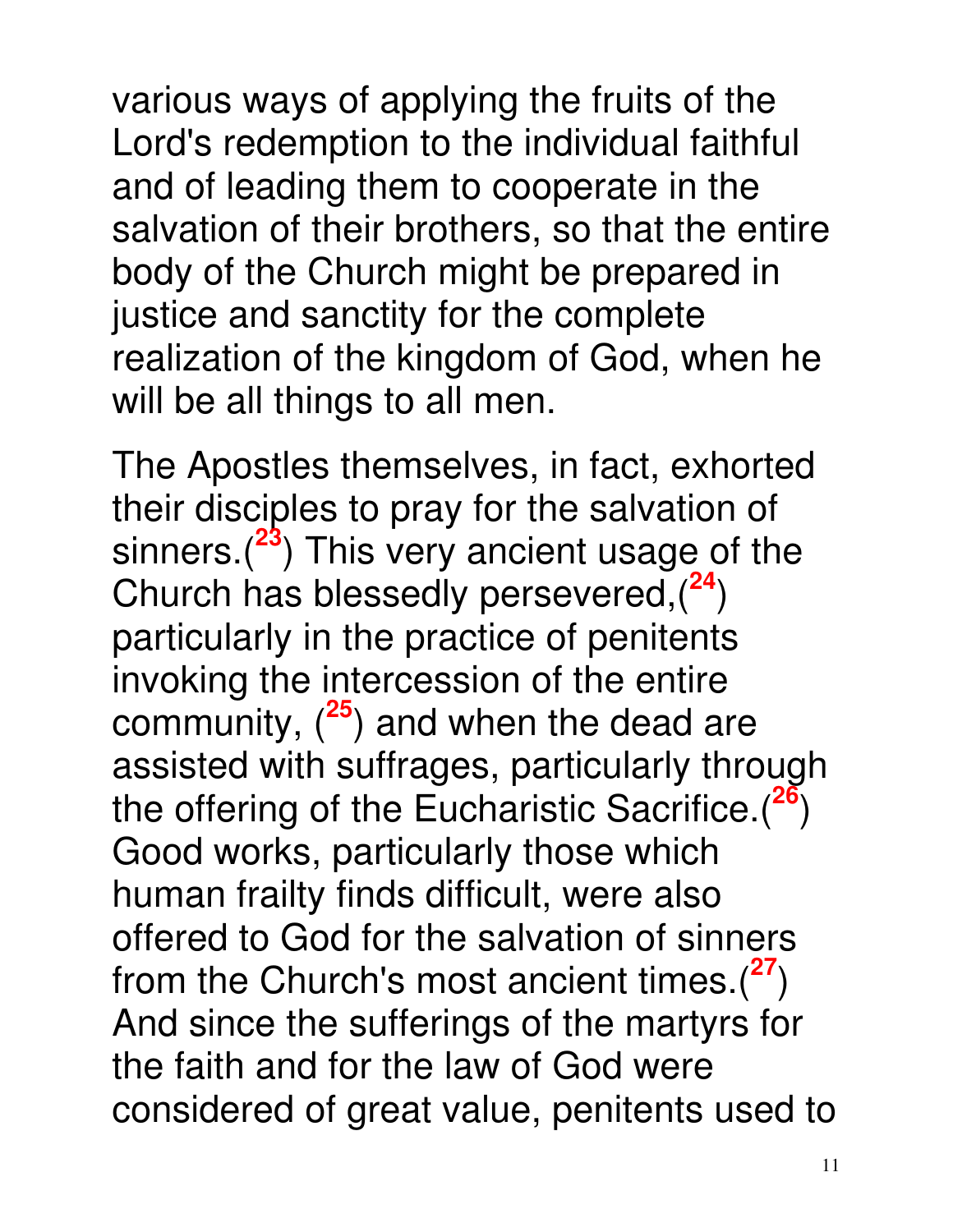turn to the martyrs, to be helped by their merits to obtain from the bishops a more speedy reconciliation.(**<sup>28</sup>**) Indeed the prayer and good works of the upright were considered to be of so great value that it could be asserted the penitent was washed, cleansed and redeemed with the help of the entire Christian people.(**<sup>29</sup>**)

It was not believed, however, that the individual faithful by their own merits alone worked for the remission of sins of their brothers, but that the entire Church as a single body united to Christ its Head was bringing about satisfaction.(**<sup>30</sup>**)

The Church of the Fathers was fully convinced that it was pursuing the work of salvation in community, and under the authority of the pastors established by the Holy Spirit as bishops to govern the Church of God.(**<sup>31</sup>**)

The bishops, therefore, prudently assessing these matters, established the manner and the measure of the satisfaction to be made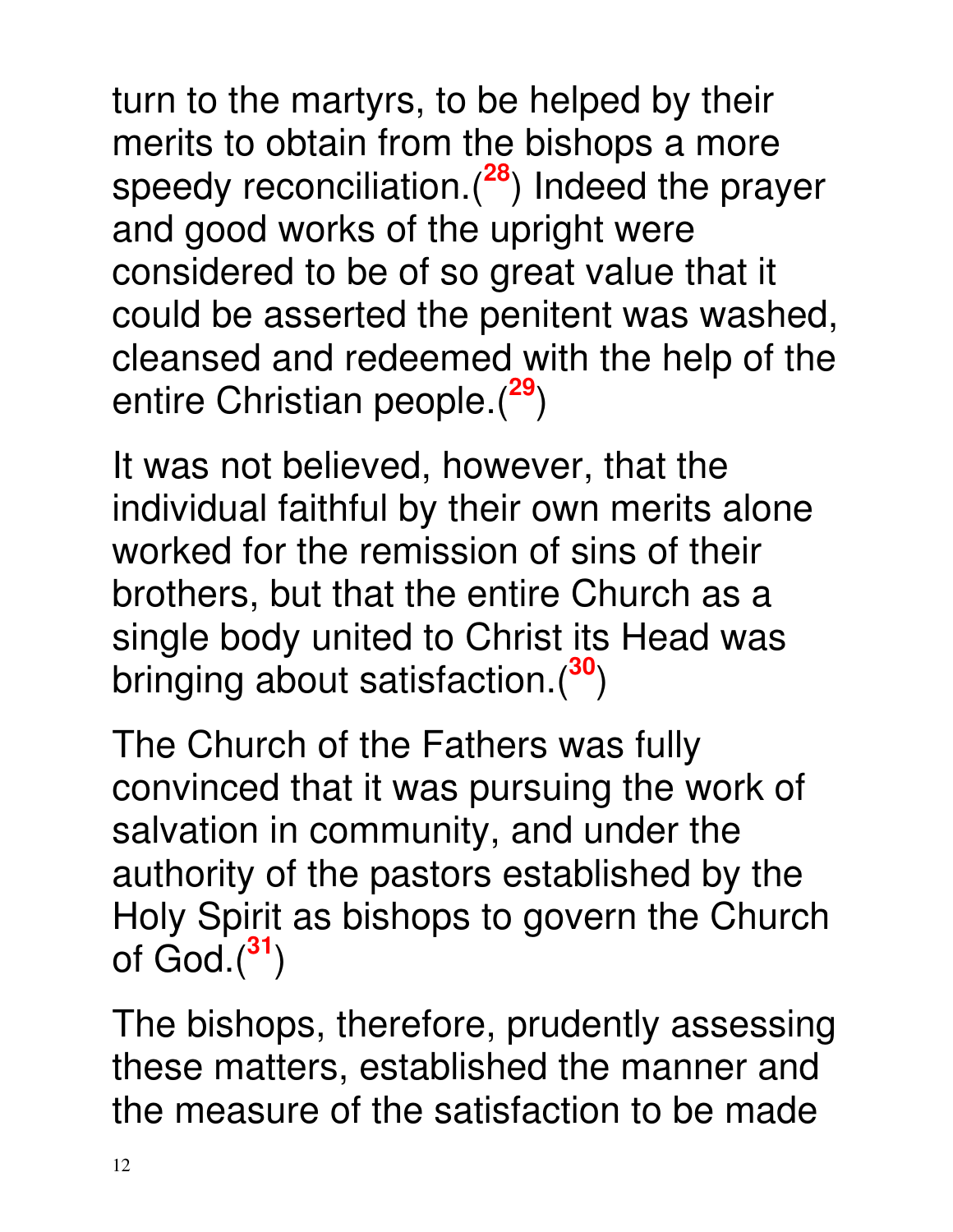and indeed permitted canonical penances to be replaced by other possibly easier works, which would be useful to the common good and suitable for fostering piety, to be performed by the penitents themselves and sometimes by others among the faithful.(**<sup>32</sup>**)

### **Chapter 4**

7. The conviction existing in the Church that the pastors of the flock of the Lord could set the individual free from the vestiges of sins by applying the merits of Christ and of the saints led gradually, in the course of the centuries and **under the influence of the Holy Spirit's continuous inspiration of the people of God, to the usage of indulgences which represented a progression in the doctrine and discipline of the Church rather than a change.**( **<sup>33</sup>**) From the roots of revelation a new advantage grew in benefit to the faithful and the entire Church.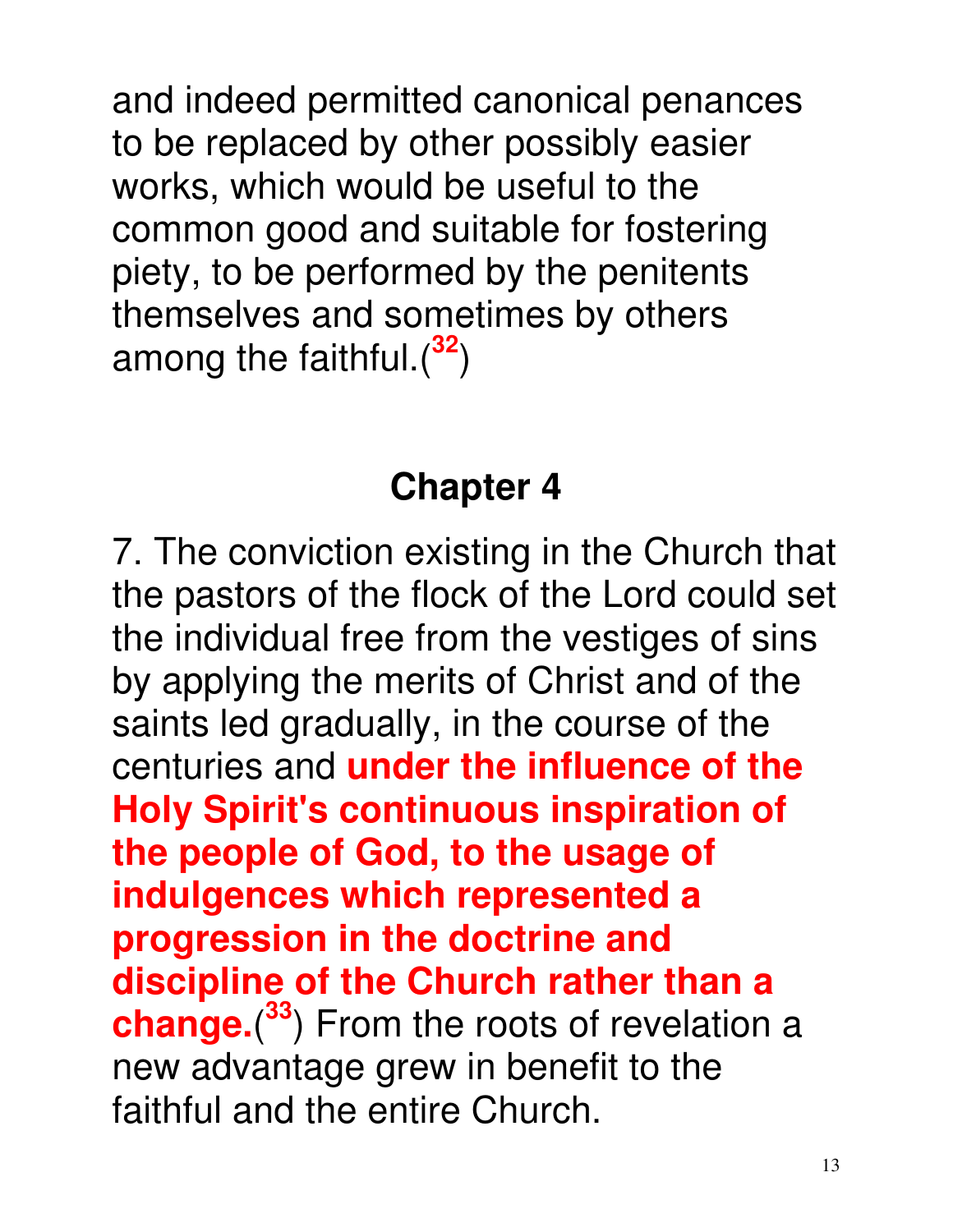The use of indulgences, which spread gradually, became a very evident fact in the history of the Church when the Roman Pontiffs decreed that certain works useful to the common good of the Church "could replace all penitential practices"(**<sup>34</sup>**) and that the faithful who were "truly repentant and had confessed their sins" and performed such works were granted "by the mercy of Almighty God and...trusting in the merits and the authority of his Apostles" and "by virtue of the fullness of the apostolic power," not only full and abundant forgiveness, but the most complete forgiveness for their sins possible."(**<sup>35</sup>**)

**For "the only-begotten son of God...has won a treasure for the militant Church and has entrusted it to blessed Peter, the key bearer of heaven, and to his successors, Christ's vicars on earth, that they may distribute it to the faithful for their salvation,** applying it mercifully for reasonable causes to all who are repentant and have confessed their sins, at times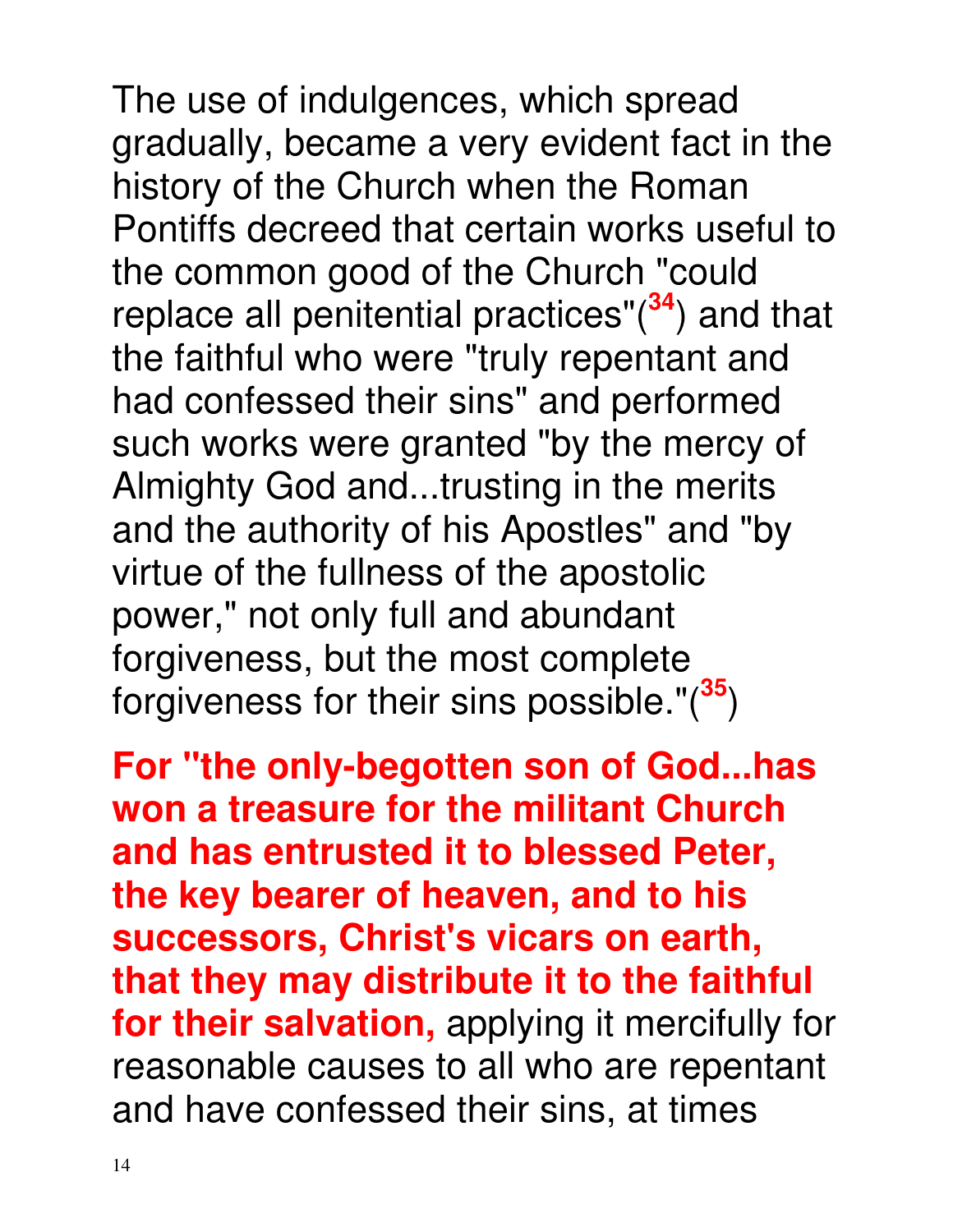remitting completely and at times partially the temporal punishment due sin in a general as well as in special ways insofar as they judge it to be fitting in the eyes of the Lord. **It is known that the merits of the Blessed Mother of God and of all the elect...add further to this treasure**.(**<sup>36</sup>**)

8. The remission of the temporal punishment due for sins already forgiven insofar as their guilt is concerned has been called specifically "indulgence."(**<sup>37</sup>**)

It has something in common with other ways or means of eliminating the vestiges of sin but at the same time it is clearly distinct from them.

**IN AN INDULGENCE IN FACT, THE CHURCH, MAKING USE OF ITS POWER AS MINISTER OF THE REDEMPTION OF CHRIST, NOT ONLY PRAYS BUT BY AN AUTHORITATIVE INTERVENTION DISPENSES TO THE FAITHFUL SUITABLY DISPOSED THE TREASURY OF SATISFACTION WHICH CHRIST AND**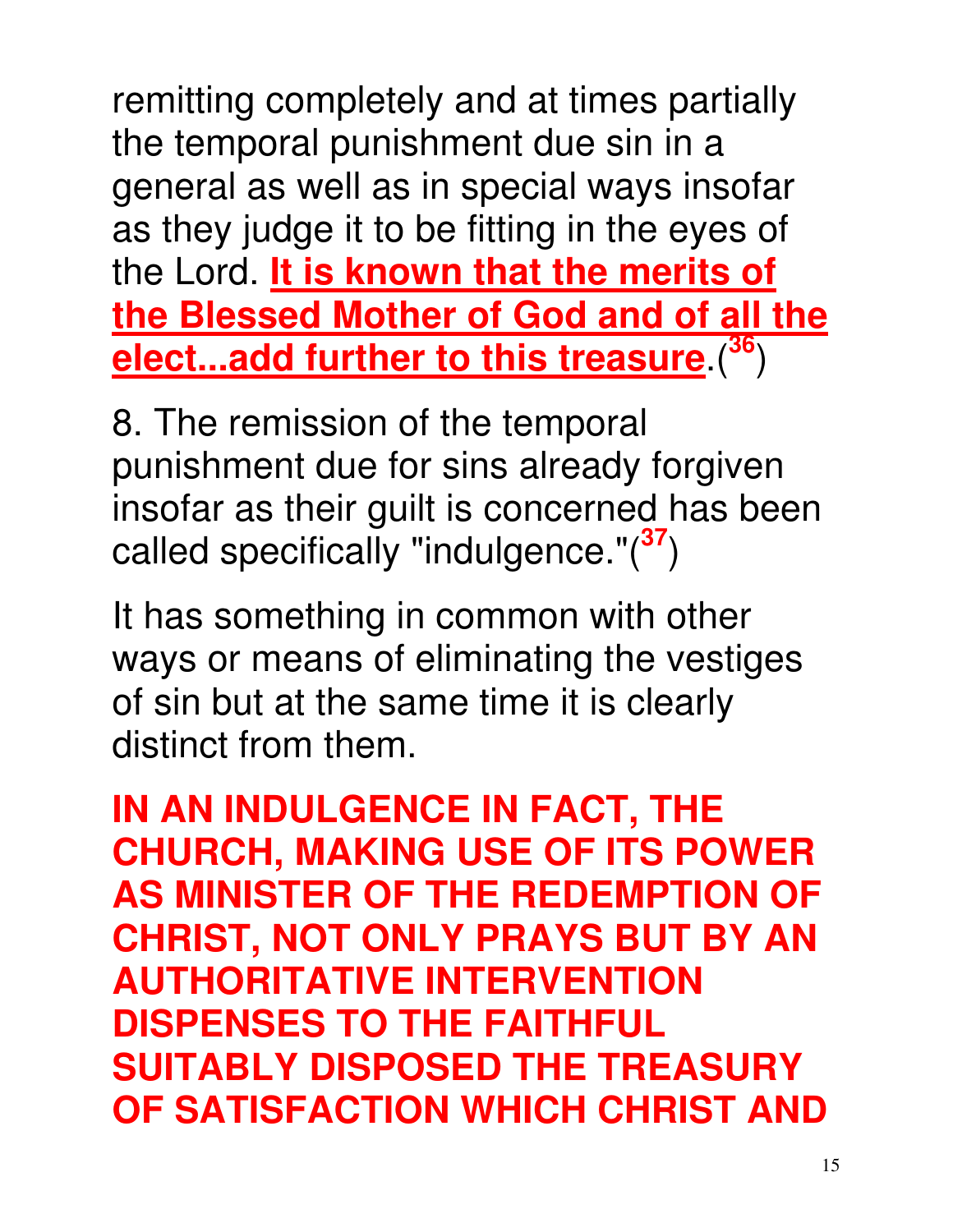### **THE SAINTS WON FOR THE REMISSION OF TEMPORAL PUNISHMENT**.(**<sup>38</sup>**)

The aim pursued by ecclesiastical authority in granting indulgences is not only that of helping the faithful to expiate the punishment due sin but also that of urging them to perform works of piety, penitence and charity—particularly those which lead to growth in faith and which favor the common good.(**<sup>39</sup>**)

**And if the faithful offer indulgences in suffrage for the dead, they cultivate charity in an excellent way** and while raising their minds to heaven, they bring a wiser order into the things of this world.

The Magisterium of the Church has defended and illustrated this doctrine in various documents.(**<sup>40</sup>**) Unfortunately, the practice of indulgences has at times been improperly used either through "untimely and superfluous indulgences" by which the power of the keys was humiliated and penitential satisfaction weakened,(**<sup>41</sup>**) or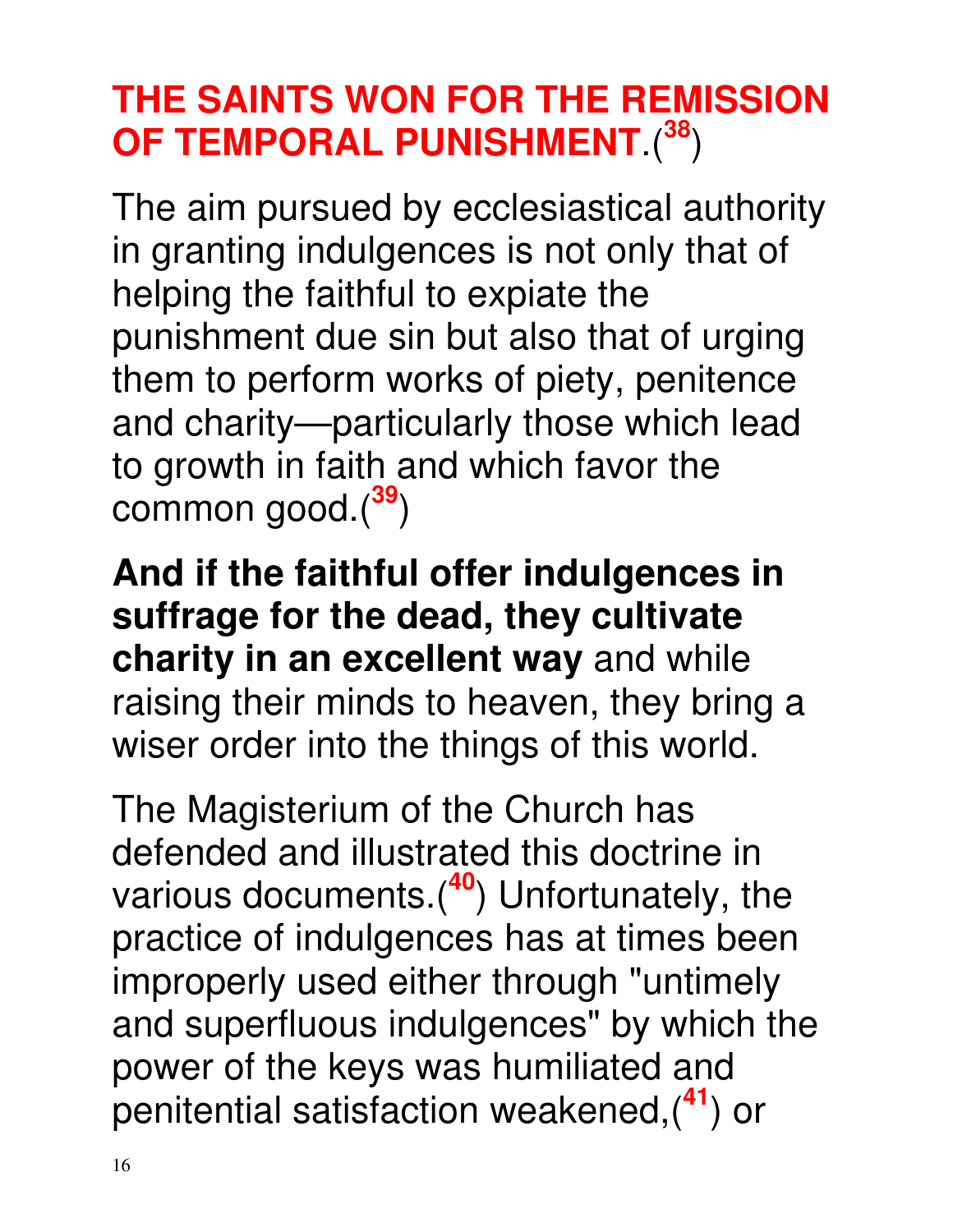through the collection of "illicit profits" by which indulgences were blasphemously defamed.(**<sup>42</sup>**) **But the Church, in deploring and correcting these improper uses "teaches and establishes that the use of indulgences must be preserved because it is supremely salutary for the Christian people and authoritatively approved by the sacred councils; and it condemns with anathema those who maintain the uselessness of indulgences or deny the power of the Church to grant them."**( **<sup>43</sup>**)

9. The Church also in our days then invites all its sons to ponder and meditate well on how the use of indulgences benefits their lives and indeed all Christian society.

To recall briefly the most important considerations, this salutary practice teaches us in the first place how it is "sad and bitter to have abandoned ... the Lord God."(**<sup>44</sup>**) Indeed the faithful when they acquire indulgences understand that by their own powers they could not remedy the harm they have done to themselves and to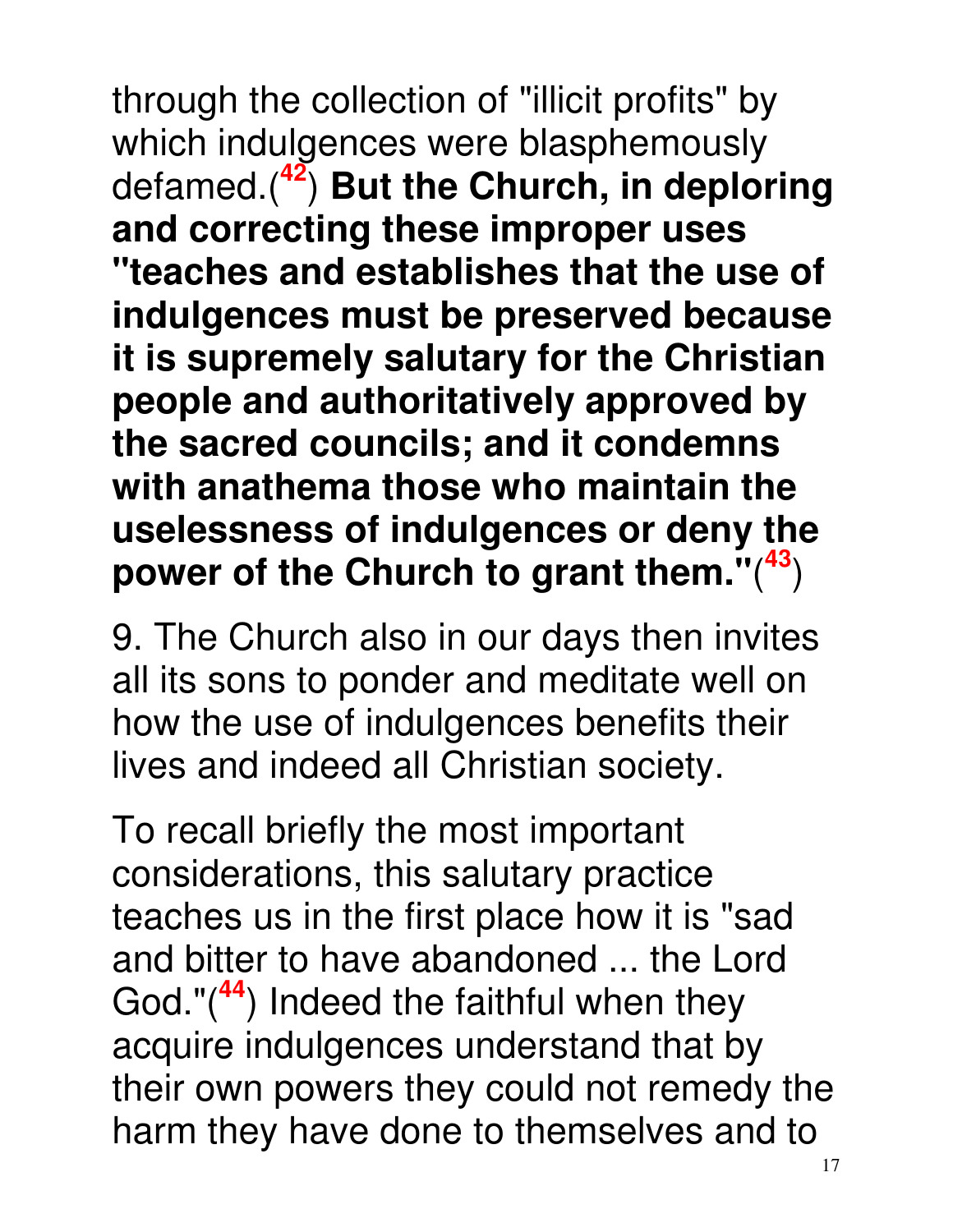the entire community by their sin, and they are therefore stirred to a salutary humility.

Furthermore, the use of indulgences shows us how closely we are united to each other in Christ, and how the supernatural life of each can benefit others so that these also may be more easily and more closely united with the Father. **Therefore the use of indulgences effectively influences charity in us and demonstrates that charity in an outstanding manner when we offer indulgences as assistance to our brothers WHO REST IN CHRIST.**

10. Likewise, the religious practice of indulgences reawakens trust and hope in a full reconciliation with God the Father, but in such a way as will not justify any negligence nor in any way diminish the effort to acquire the dispositions required for full communion with God. **Although indulgences are in fact free gifts, nevertheless they are granted for the living as well as for the dead only on determined conditions.** To acquire them,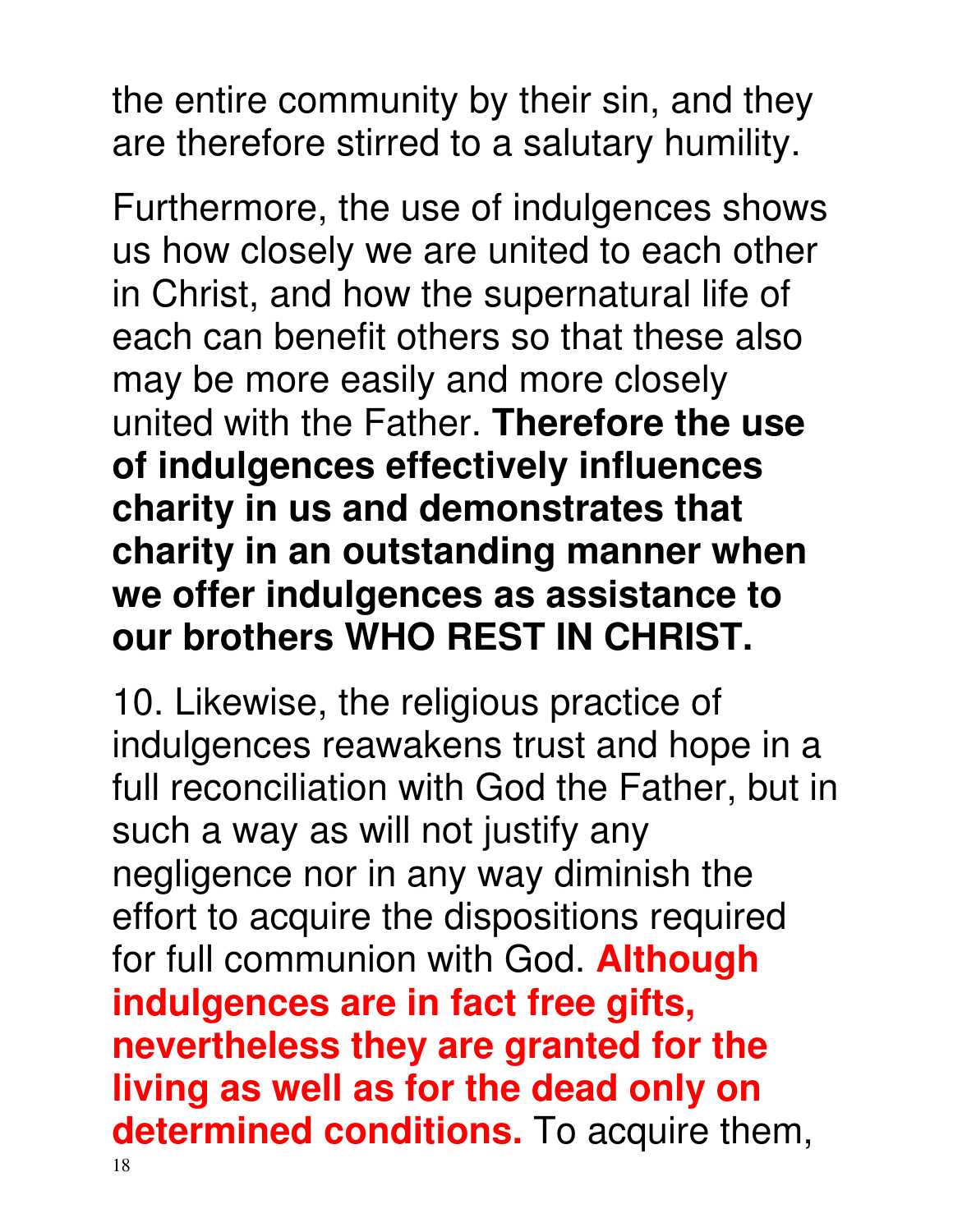it is indeed required on the one hand that prescribed works be performed, and on the other that the faithful have the necessary dispositions, that is to say, that they love God, detest sin, place their trust in the merits of Christ and believe firmly in the great assistance they derive from the Communion of Saints.

**In addition, it should not be forgotten that by acquiring indulgences the faithful submit docilely to the legitimate pastors of the Church AND BOVE ALL TO THE CCESSOR BLESSED PETER, THE BEARER OF HEAVEN. TO WHOM THE SAVIOR HIMSELF ENTRUSTED THE TASK OF FEEDING**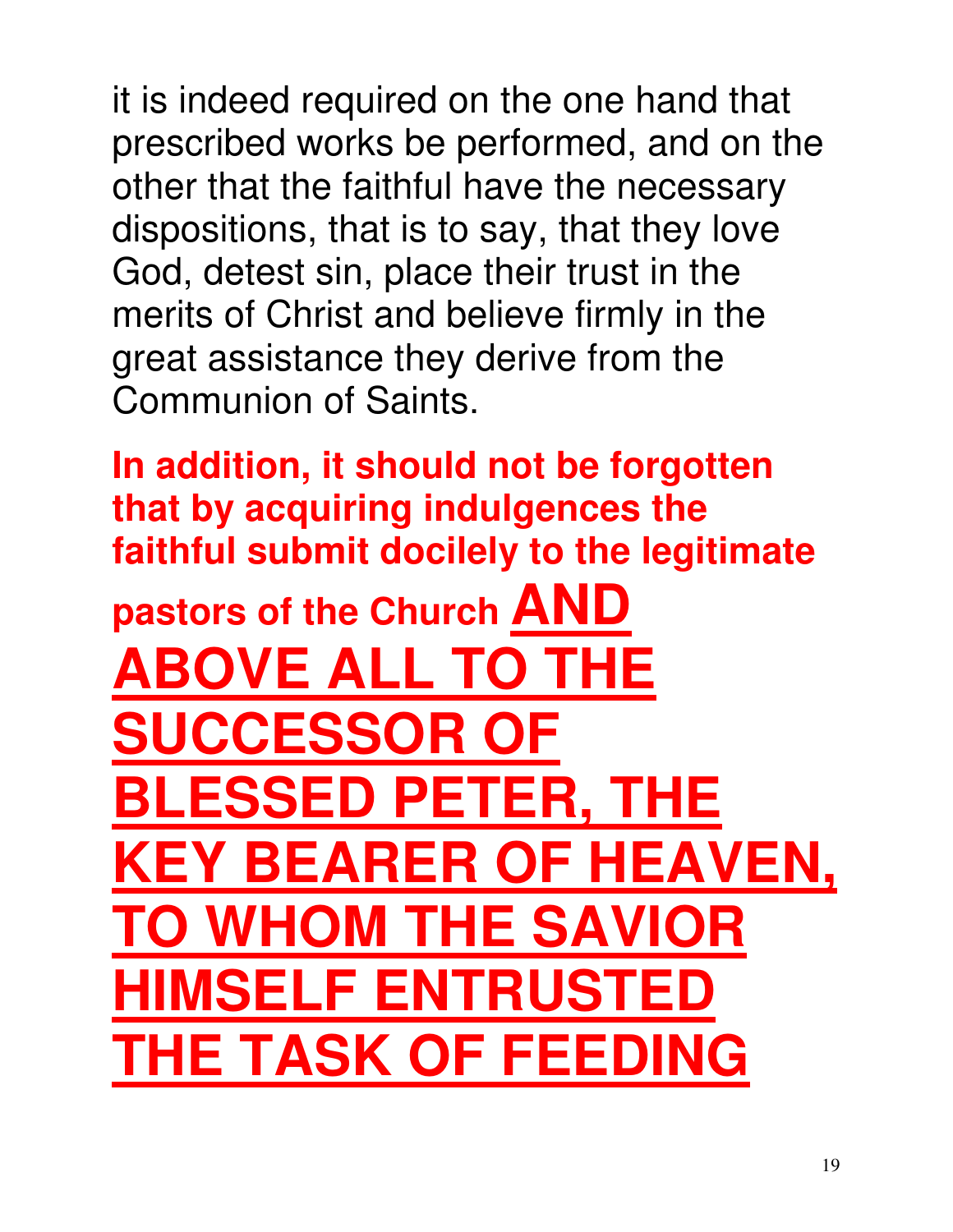## **HIS FLOCK AND GOVERNING HIS CHURCH.**

The salutary institution of indulgences therefore contributes in its own way to bringing it about that the Church appear before Christ without blemish or defect, but holy and immaculate,(**<sup>45</sup>**) admirably united with Christ in the supernatural bond of charity. Since in fact by means of indulgences members of the Church who are undergoing purification are united more speedily to those of the Church in heaven, the kingdom of Christ is through these same indulgences established more extensively and more speedily "until we all attain to the unity of the faith and of the deep knowledge of the Son of God, to perfect manhood, to the mature measure of the fullness of Christ."(**<sup>46</sup>**)

20 11. Therefore Holy Mother Church, supported by these truths, while again recommending to the faithful the practice of indulgences as something very dear to the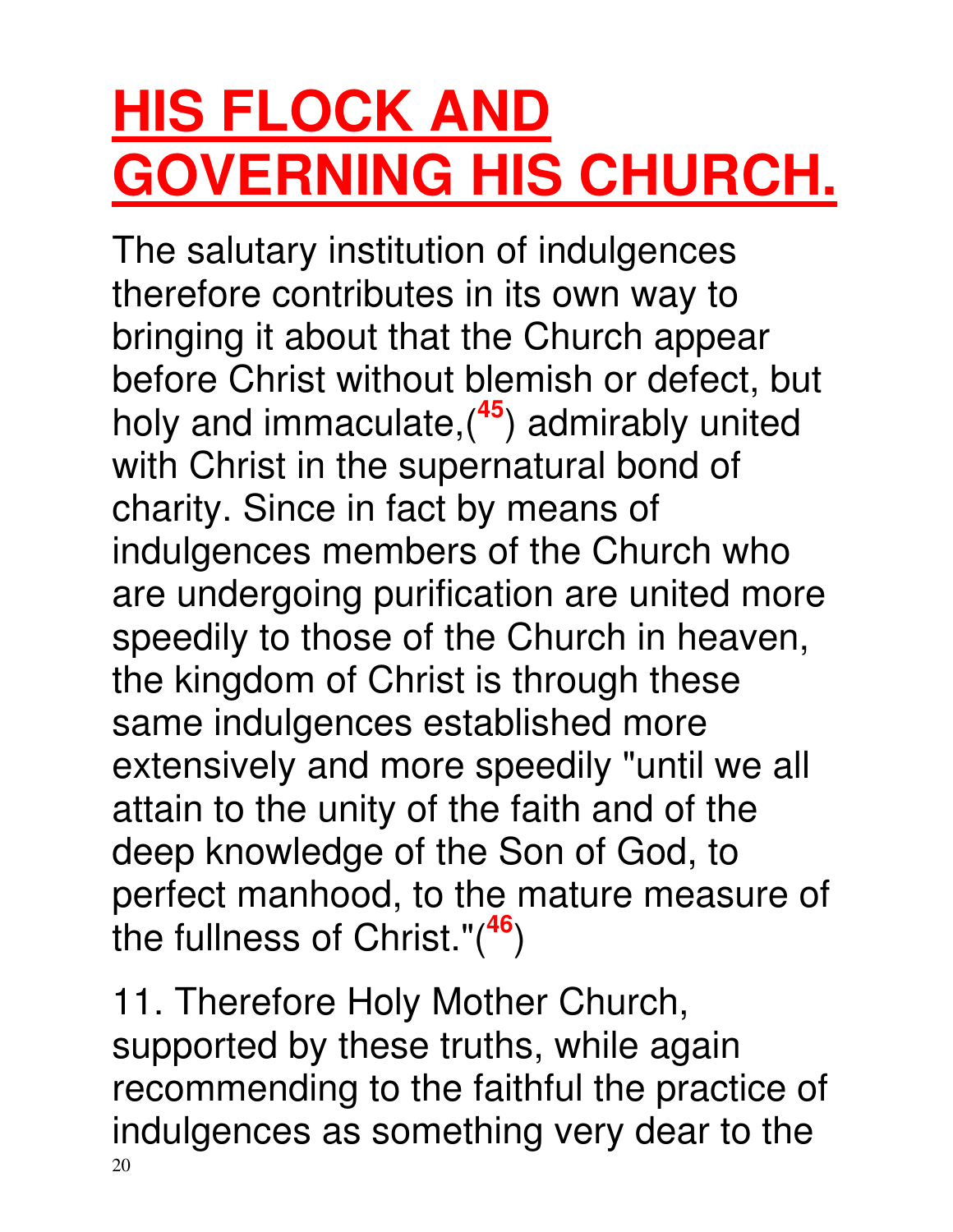**Christian people during the course of many centuries and in our days as well—this is proven by experience does not in any way intend to diminish the value of other means of sanctification and purification, first and foremost among which are the Sacrifice of the Mass and the Sacraments, particularly the Sacrament of Penance.** Nor does it diminish the importance of those abundant aids which are called sacramentals or of the works of piety, penitence and charity. All these aids have this in common that they bring about sanctification and purification all the more efficaciously, the more closely the faithful are united with Christ the Head and the Body of the Church by charity. The preeminence of charity in the Christian life is confirmed also by indulgences. For indulgences cannot be acquired without a sincere conversion of mentality ("metanoia") and unity with God, to which the performance of the prescribed works is added. Thus the order of charity is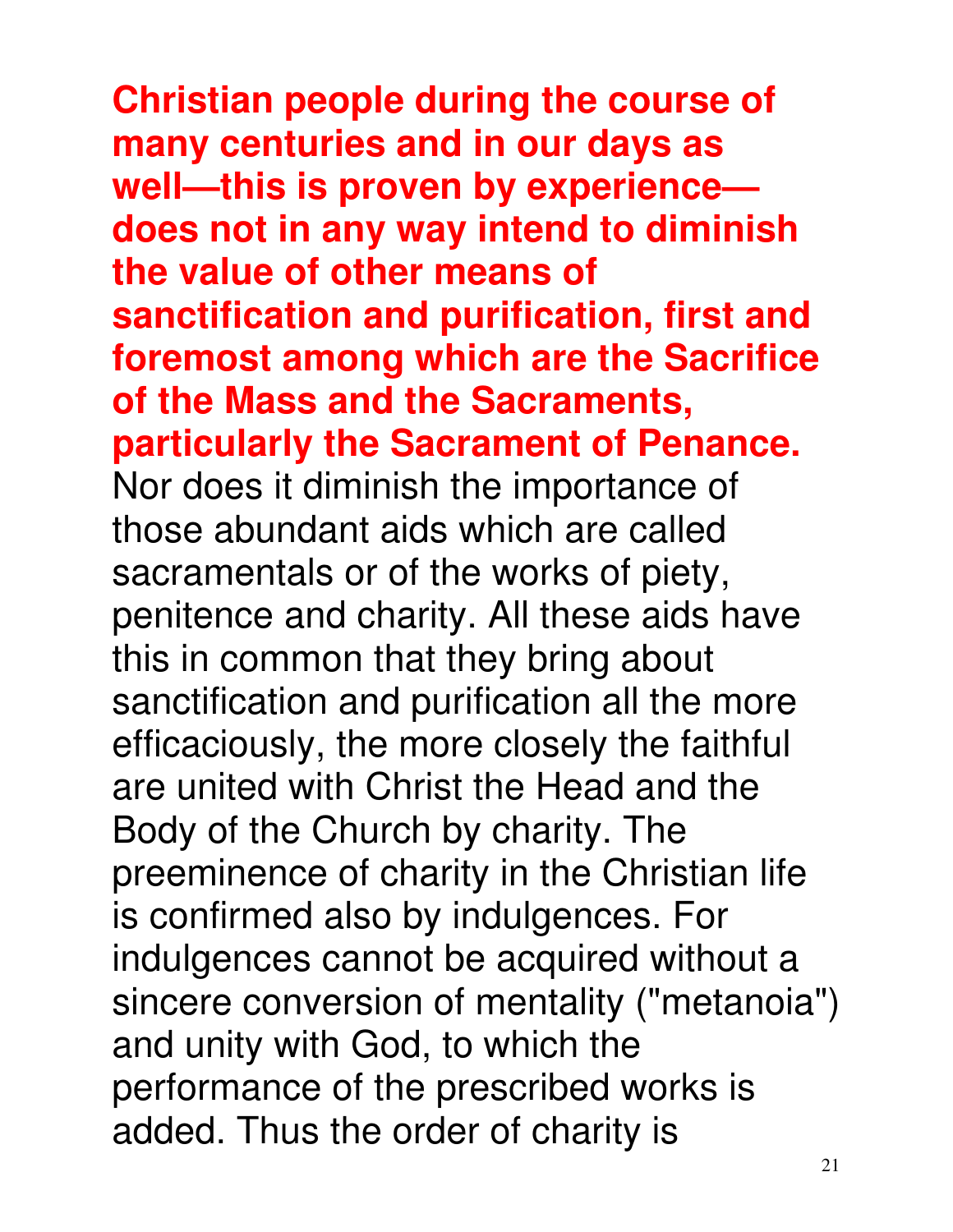preserved, into which is incorporated the remission of punishment by distribution from the Church's treasury.

**While recommending that its faithful not abandon or neglect the holy traditions of their forebears but welcome them religiously as a precious treasure of the Catholic family and duly esteem them, the Church nevertheless leaves it to each to use these means of purification and sanctification with the holy and free** 

**liberty of the sons of God. IT** 

**CONSTANTLY REMINDS THEM, THOUGH, OF THOSE THINGS WHICH ARE TO BE**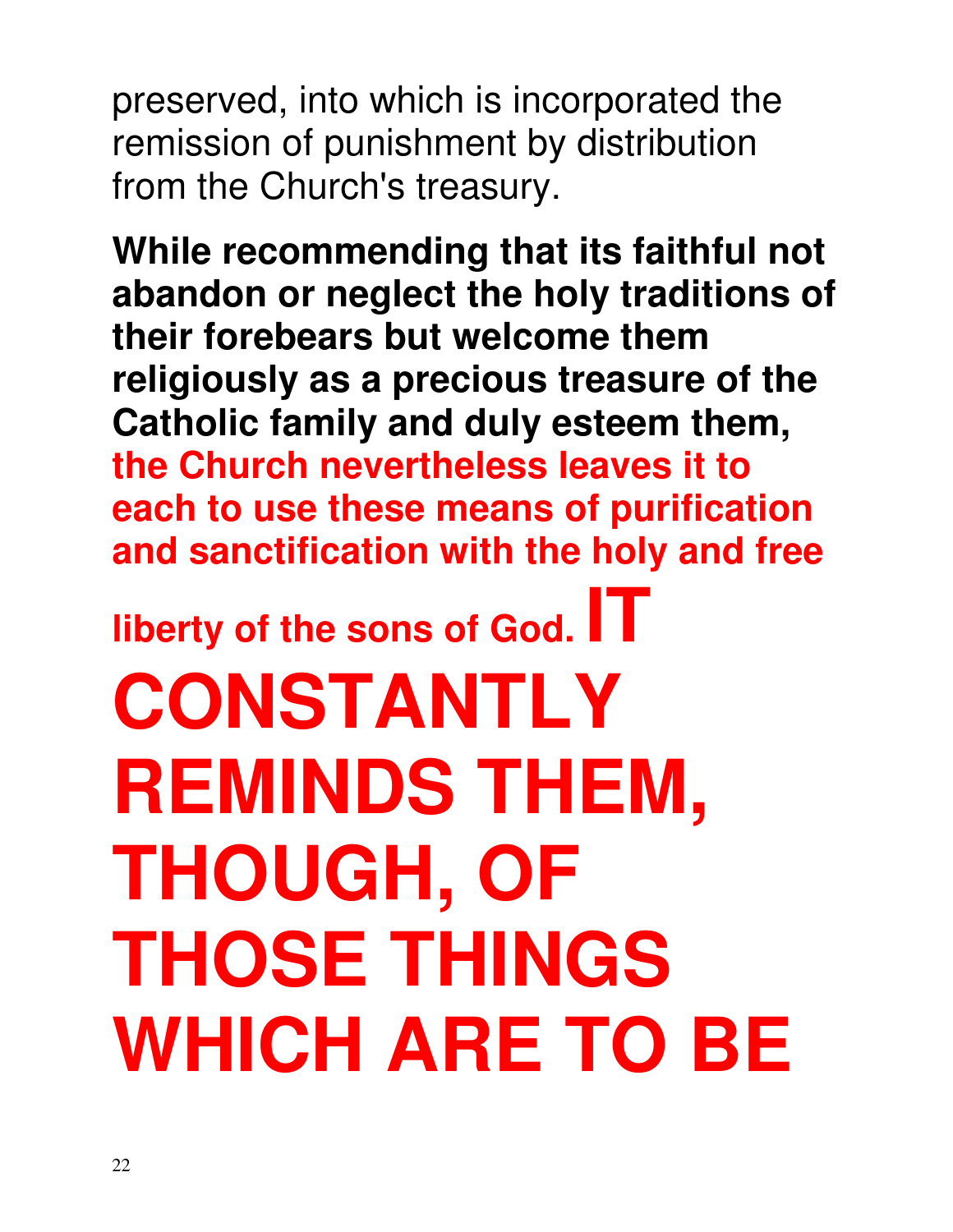# **GIVEN PREFERENCE BECAUSE THEY ARE NECESSARY OR AT LEAST BETTER AND MORE EFFICACIOUS FOR THE ATTAINMENT OF SALVATION.( <sup>47</sup>)**

Holy Mother Church has then deemed it fitting, in order to give greater dignity and esteem to the use of indulgences, to introduce some innovations into its discipline of indulgences and has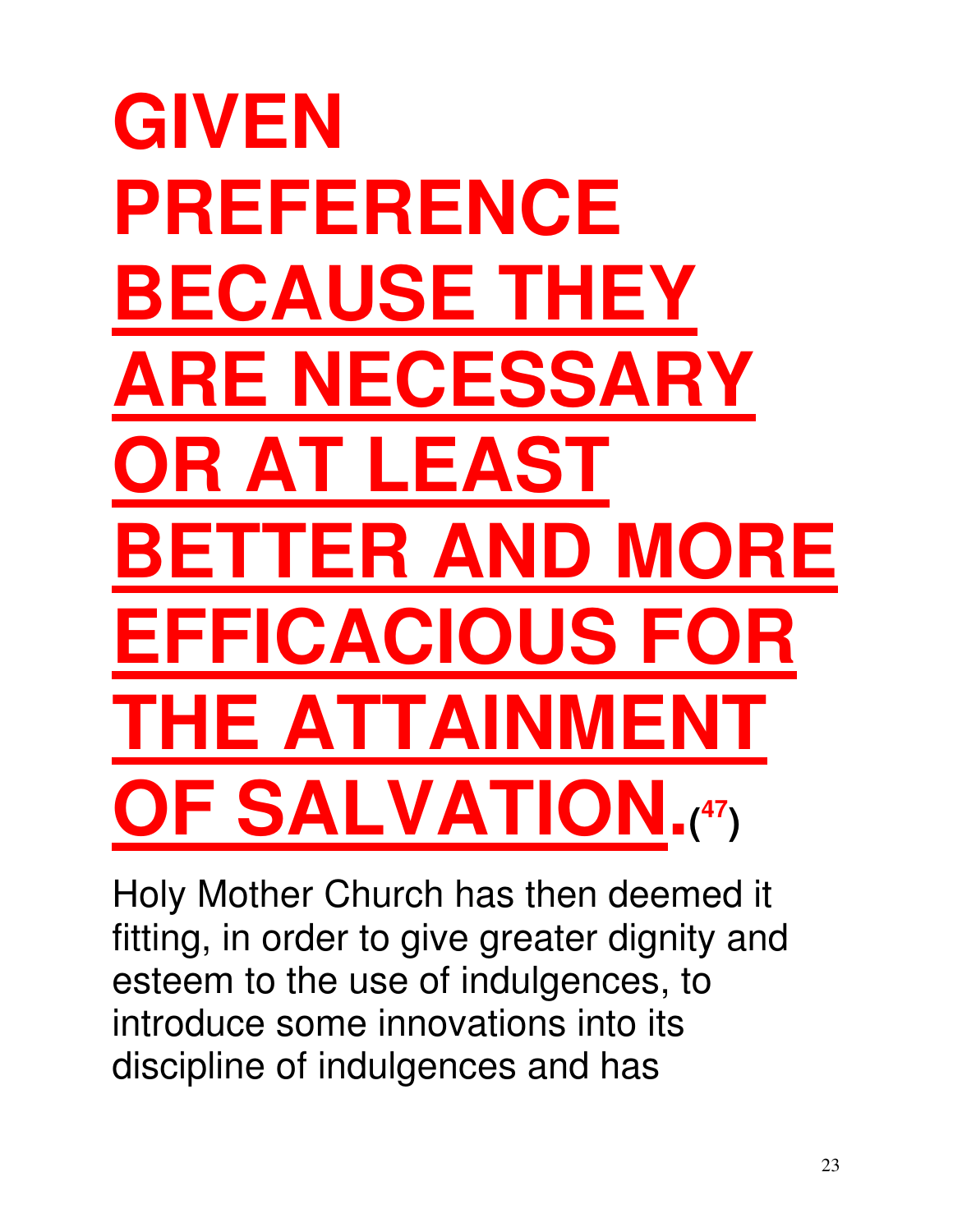accordingly ordered the issuance of new norms.

### **Chapter 5**

12. The following norms introduce appropriate variations in the discipline of indulgences, taking into consideration the proposals advanced by the episcopal conferences.

The rulings of the Code of Canon Law and of the decrees of the Holy See concerning indulgences which do not go counter to the new norms remain unchanged.

In drawing up the new norms these three considerations have been particularly observed: to establish a new measurement for partial indulgences; to reduce considerably the number of plenary indulgences; and, as for the so-called "real" and "local" indulgences, to reduce them and give them a simpler and more dignified formulation.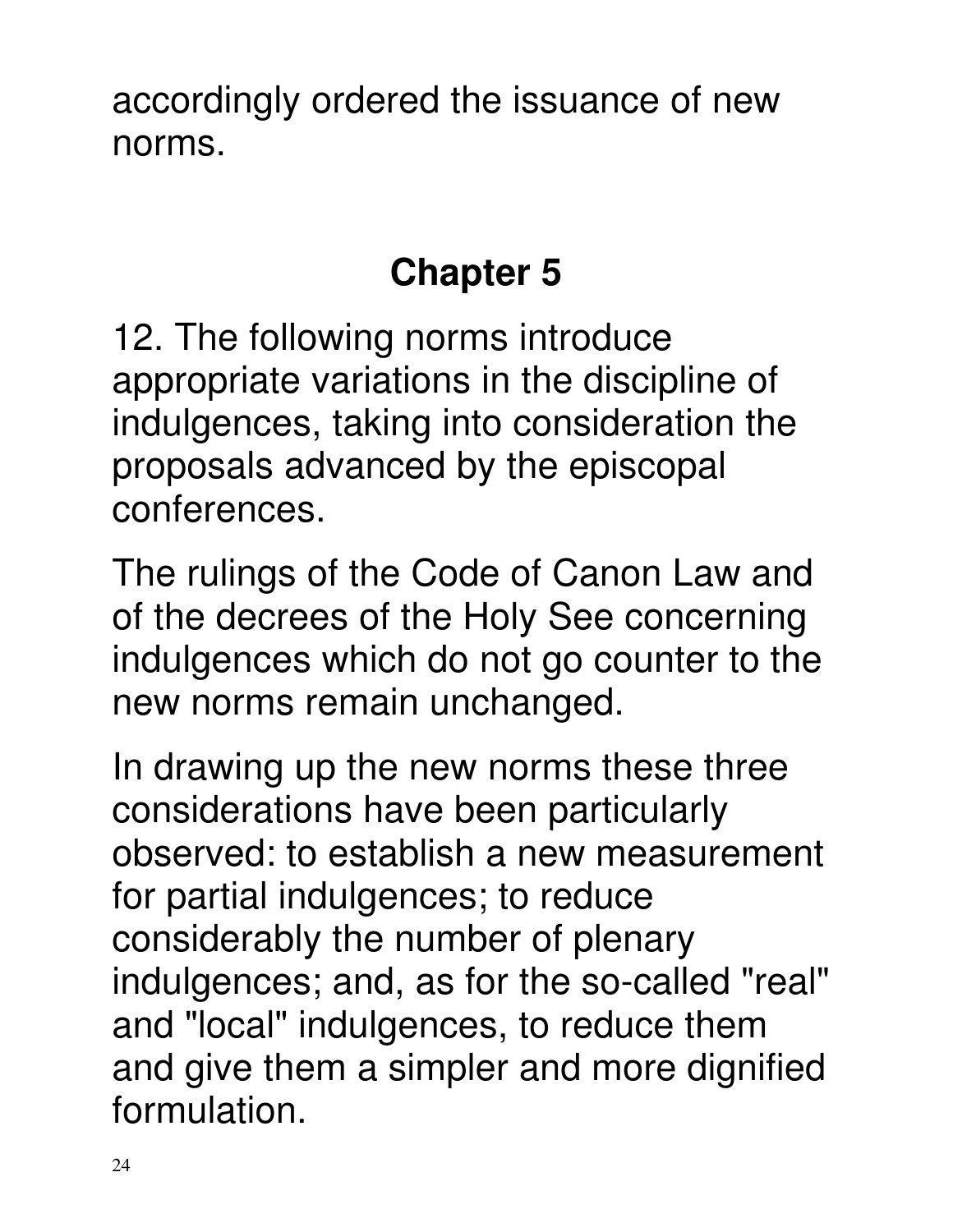Regarding partial indulgences, with the abolishment of the former determination of days and years, a new norm or measurement has been established which takes into consideration the action itself of the faithful Christian who performs a work to which an indulgence is attached.

**Since by their acts the faithful can obtain, in addition to the merit which is the principal fruit of the act, a further remission of temporal punishment in proportion to the degree to which the charity of the one performing the act is greater, and in proportion to the degree to which the act itself is performed in a more perfect way, it has been considered fitting that this remission of temporal punishment which the Christian faithful acquire through an action should serve as the measurement for the remission of punishment which the ecclesiastical authority bountifully adds by way of partial indulgence.**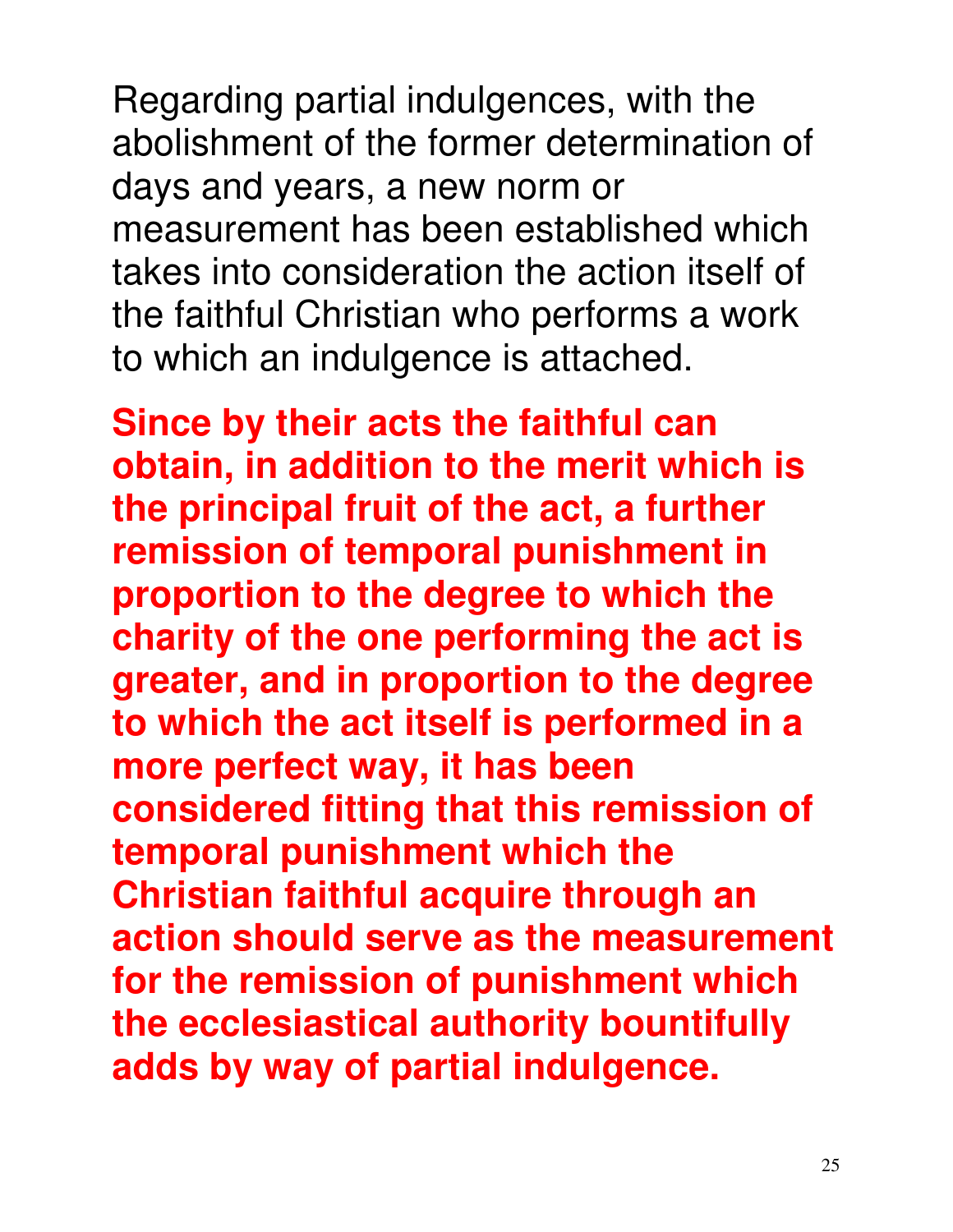### **It has also been considered fitting to reduce appropriately the number of plenary indulgences in order that the faithful may hold them in greater esteem and may in fact acquire them with the proper dispositions. For indeed the greater the proliferation (of indulgences) the less is the attention given them; what is offered in abundance is not greatly appreciated. Besides, many of the faithful need considerable time to prepare themselves properly for acquisition of a plenary indulgence.**

As regards the "real" and "local" indulgences, not only has their number been reduced considerably, but the designations themselves have been abolished to make it clearer that indulgences are attached to the actions performed by the faithful and not to objects or places which are but the occasion for the acquisition of the indulgences. In fact, members of pious associations can acquire the indulgences proper to their associations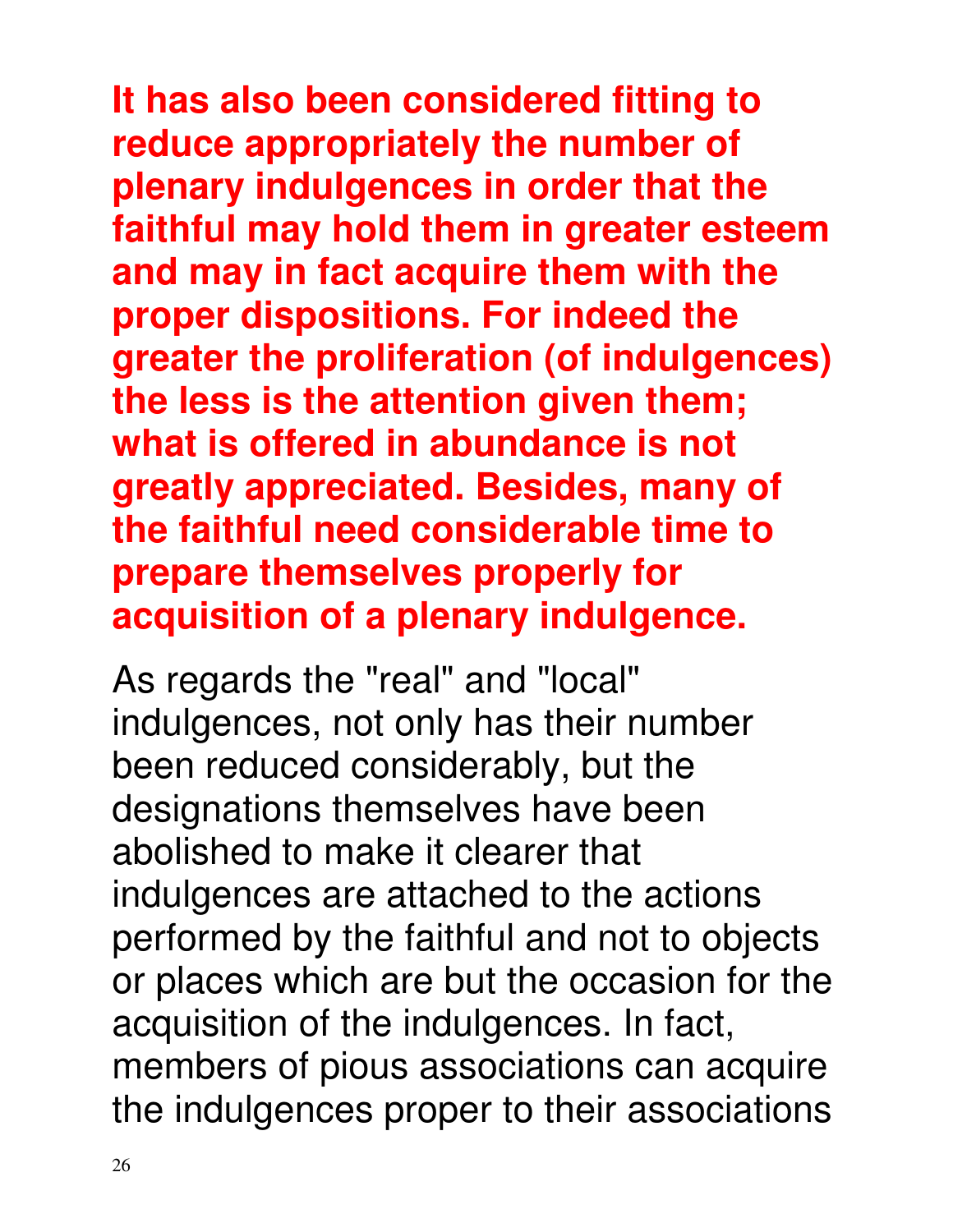without the requirement of the use of distinctive objects.

### **NORMS**

**n. 1**—An indulgence is the remission before God of the temporal punishment due sins already forgiven as far as their guilt is concerned, which the follower of Christ with the proper dispositions and under certain determined conditions **acquires through the intervention of the Church which, as minister of the Redemption, authoritatively dispenses and applies the treasury of the satisfaction won by Christ and the saints.**

**n. 2**—An indulgence is partial or plenary according as it removes either part or all of the temporal punishment due sin.

### **n. 3**—**PARTIAL AS WELL AS PLENARY INDULGENCES CAN ALWAYS BE APPLIED TO THE DEAD BY WAY OF SUFFRAGE**.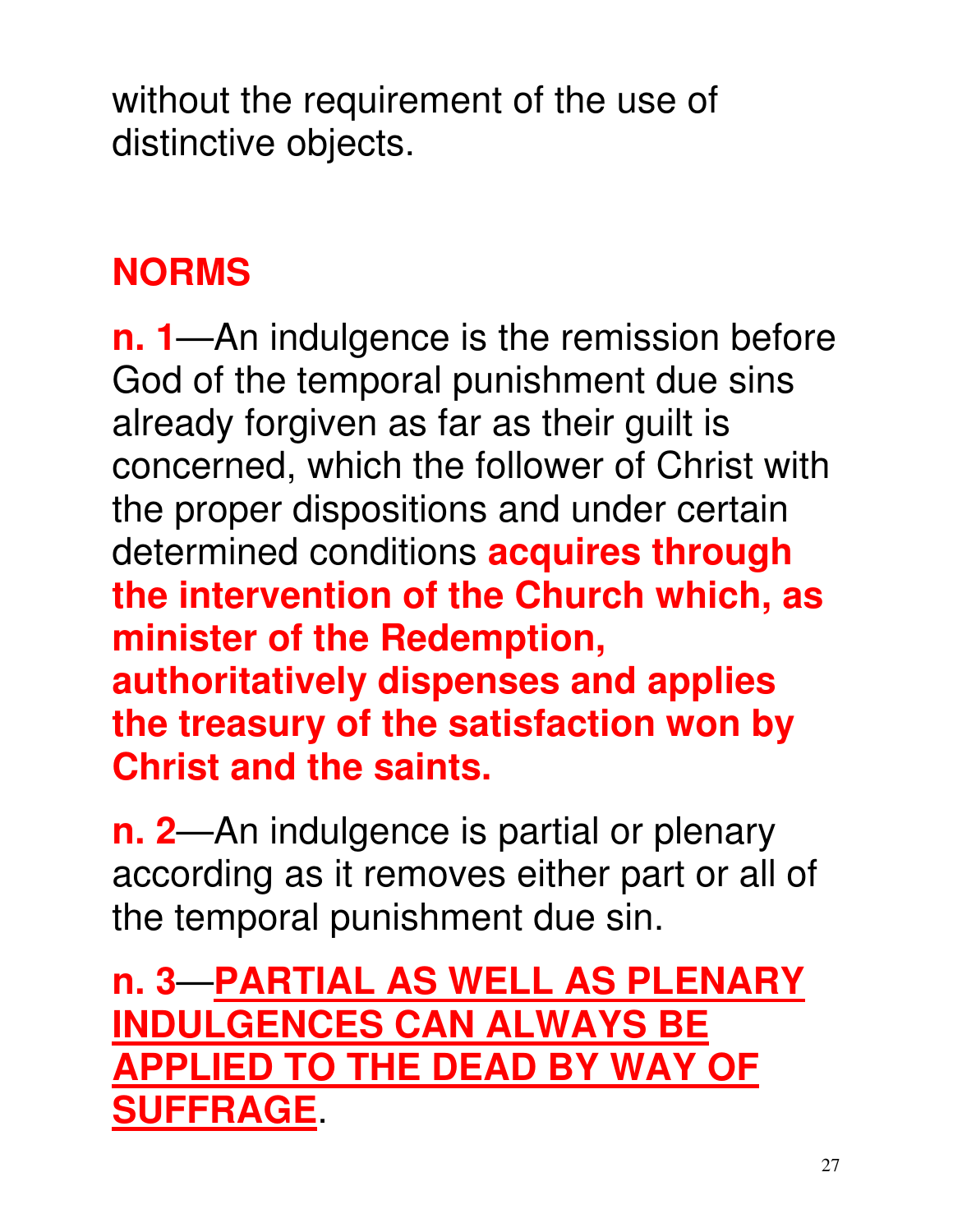**n. 4**—A partial indulgence will henceforth be designated only with the words "partial indulgence" without any determination of days or years.

**n. 5**—The faithful who at least with a contrite heart perform an action to which a partial indulgence is attached obtain, in addition to the remission of temporal punishment acquired by the action itself, an equal remission of punishment through the intervention of the Church.

**n. 6**—A plenary indulgence can be acquired only once a day, except for the provisions contained in n. 18 for those who are on the point of death. A partial indulgence can be acquired more than once a day, unless there is an explicit indication to the contrary.

**n. 7**—**To acquire a plenary indulgence it is necessary to perform the work to which the indulgence is attached and to fulfill three conditions: sacramental confession, Eucharistic Communion and prayer for the intentions of the Supreme**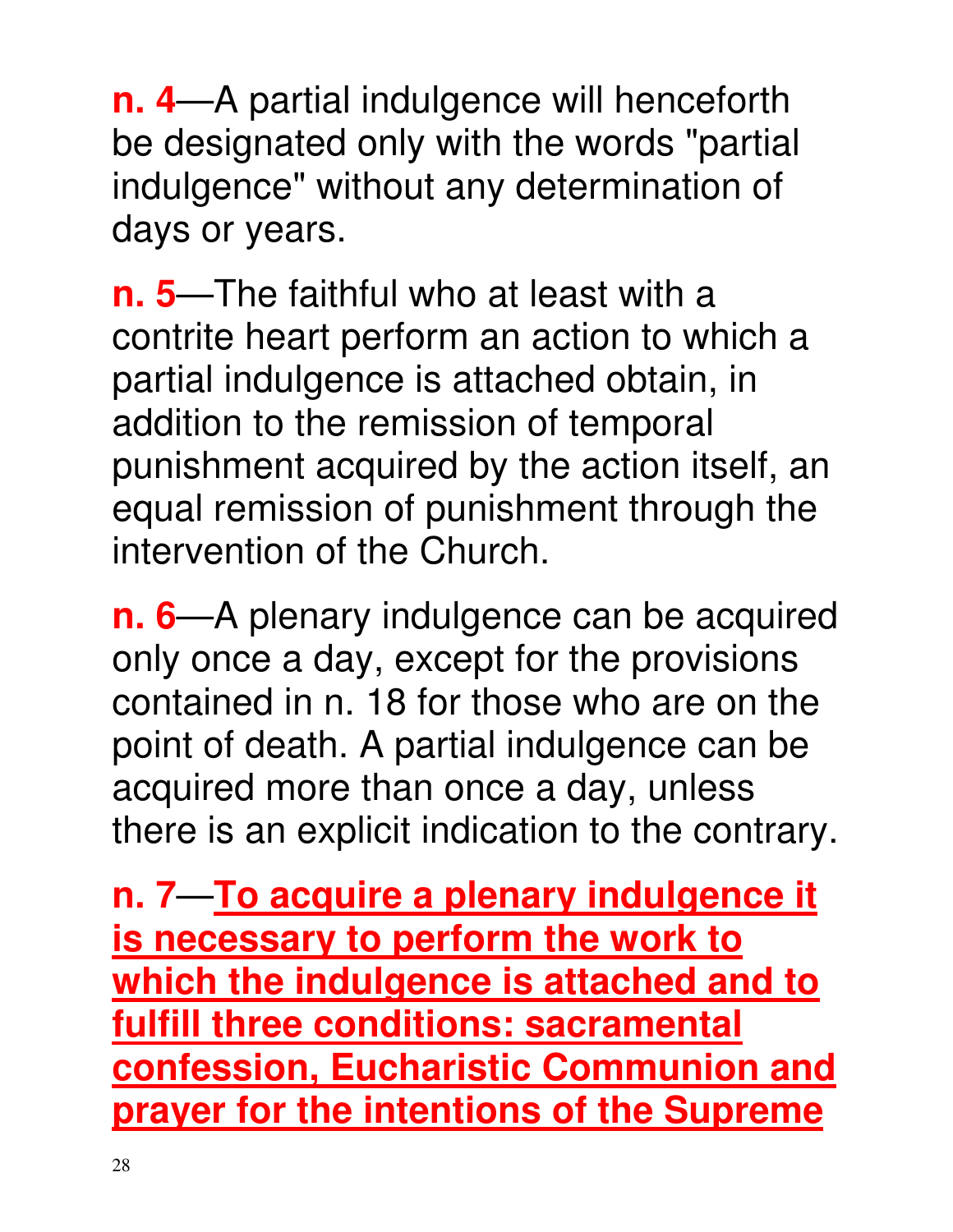### **Pontiff. IT IS FURTHER REQUIRED THAT ALL ATTACHMENT TO SIN, EVEN TO VENIAL SIN, BE ABSENT.**

If this disposition is in any way less than complete, or if the prescribed three conditions are not fulfilled, the indulgence will be only partial, except for the provisions contained in n.11 for those who are "impeded."

**n. 8**—The three conditions may be fulfilled several days before or after the performance of the prescribed work; nevertheless it is fitting that Communion be received and the prayers for the intentions of the Supreme Pontiff be said the same day the work is performed.

### **n. 9**—A single sacramental confession suffices **FOR GAINING SEVERAL PLENARY INDULGENCES**, but

Communion must be received and prayers for the Supreme Pontiff's intentions recited for the gaining of each plenary indulgence.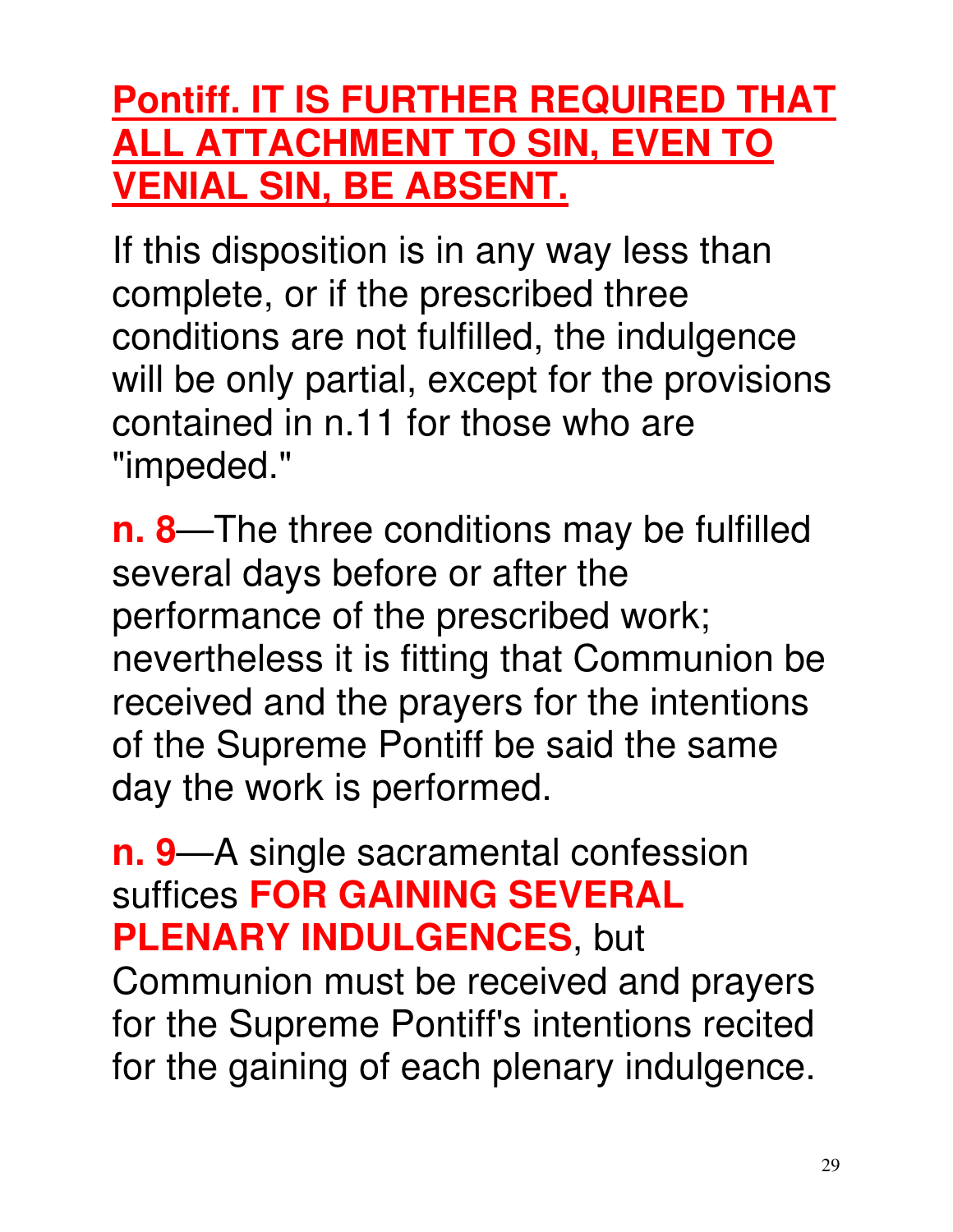**n. 10**—**The condition of praying for the Supreme Pontiff's intentions is fully satisfied by reciting one "Our Father" and one "Hail Mary"**; nevertheless the individual faithful are free to recite any other prayer according to their own piety and devotion toward the Supreme Pontiff.

**n. 11**—While there is no change in the faculty granted by canon 935 of the Code of Canon Law to confessors to commute for those who are "impeded" either the prescribed work itself or the required conditions [for the acquisition of indulgences], local Ordinaries can grant to the faithful over whom they exercise authority in accordance with the law, and who live in places where it is impossible or at least very difficult for them to receive the sacraments of confession and Communion, permission to acquire a plenary indulgence without confession and Communion provided they are sorry for their sins and have the intention of receiving these sacraments as soon as possible.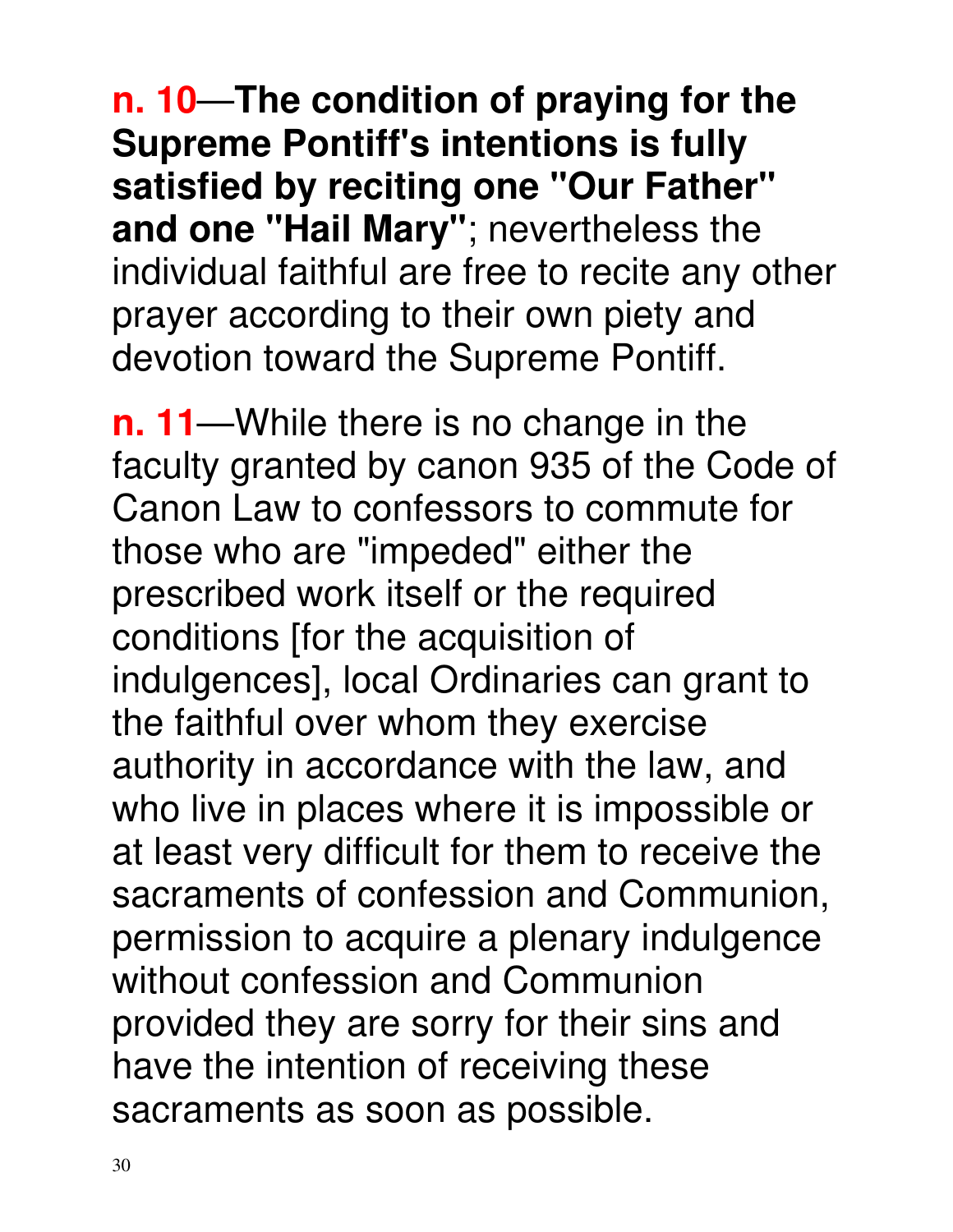**n. 12**—The division of indulgences into "personal," "real" and "local" is abolished so as to make it clearer that indulgences are attached to the actions of the faithful even though at times they may be linked with some object or place.

**n. 13**—The Enchiridion Indulgentiarium [collection of indulgenced prayers and works] is to be revised with a view to attaching indulgences only to the most important prayers and works of piety, charity and penance.

**n. 14**—The lists and summaries of indulgences special to religious orders, congregations, societies of those living in community without vows, secular institutes and the pious associations of faithful are to be revised as soon as possible in such a way that plenary indulgences may be acquired only on particular days established by the Holy See acting on the recommendation of the Superior General, or in the case of pious associations, of the local Ordinary.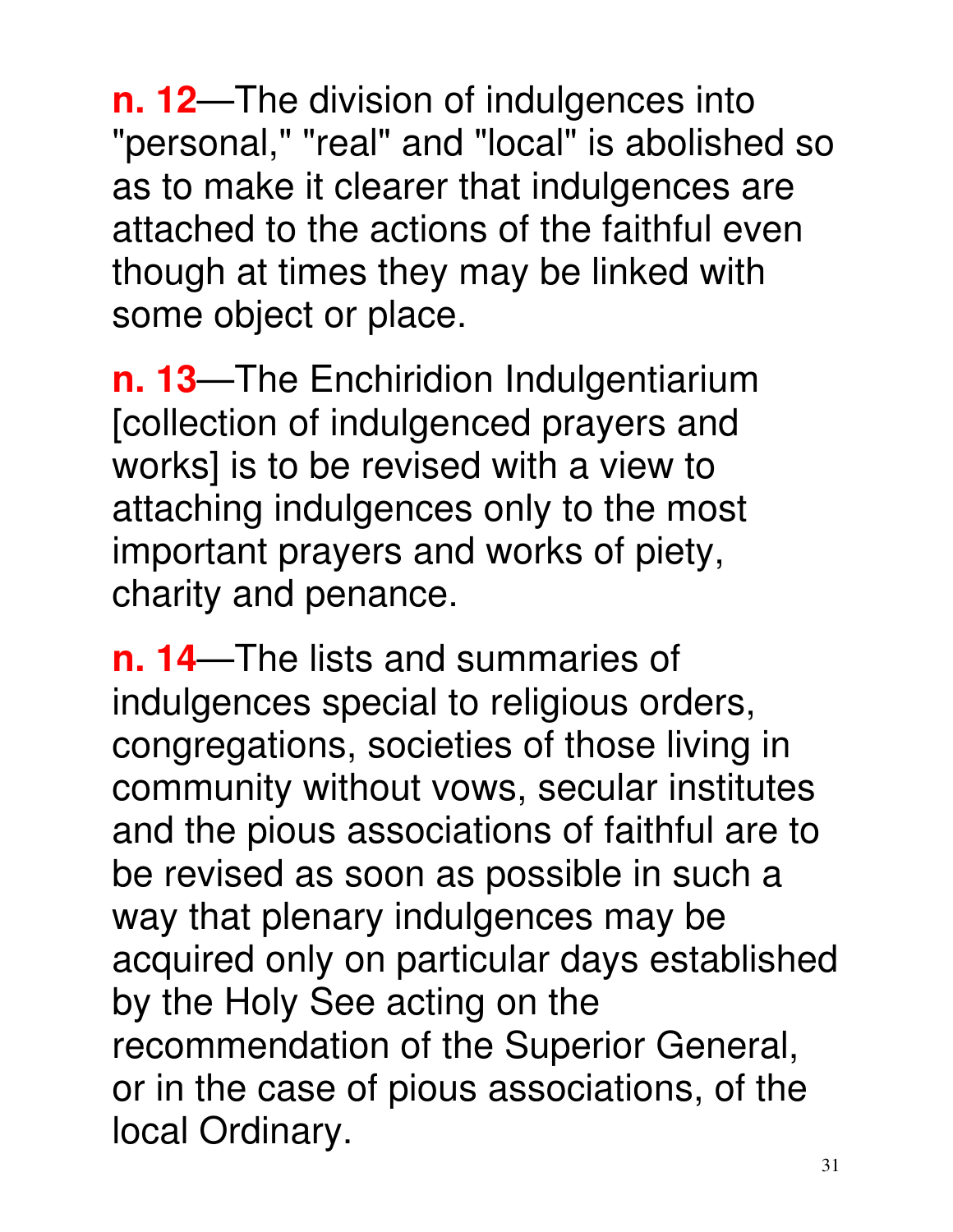**n. 15**—A plenary indulgence applicable only to the dead can be acquired in all churches and public oratories—and in semipublic oratories by those who have the right to use them—on November 2.

In addition, a plenary indulgence can be acquired twice a year in parish churches: on the feast of the church's titular saint and on August 2, when the "Portiuncula" occurs, or on some other more opportune day determined by the Ordinary.

All the indulgences mentioned above can be acquired either on the days established or—with the consent of the Ordinary—on the preceding or the following Sunday.

Other indulgences attached to churches and oratories are to be revised as soon as possible.

**n.16—The work prescribed for acquiring a** plenary indulgence connected with a church or oratory consists in a devout visit and the recitation of an "Our Father" and "Creed."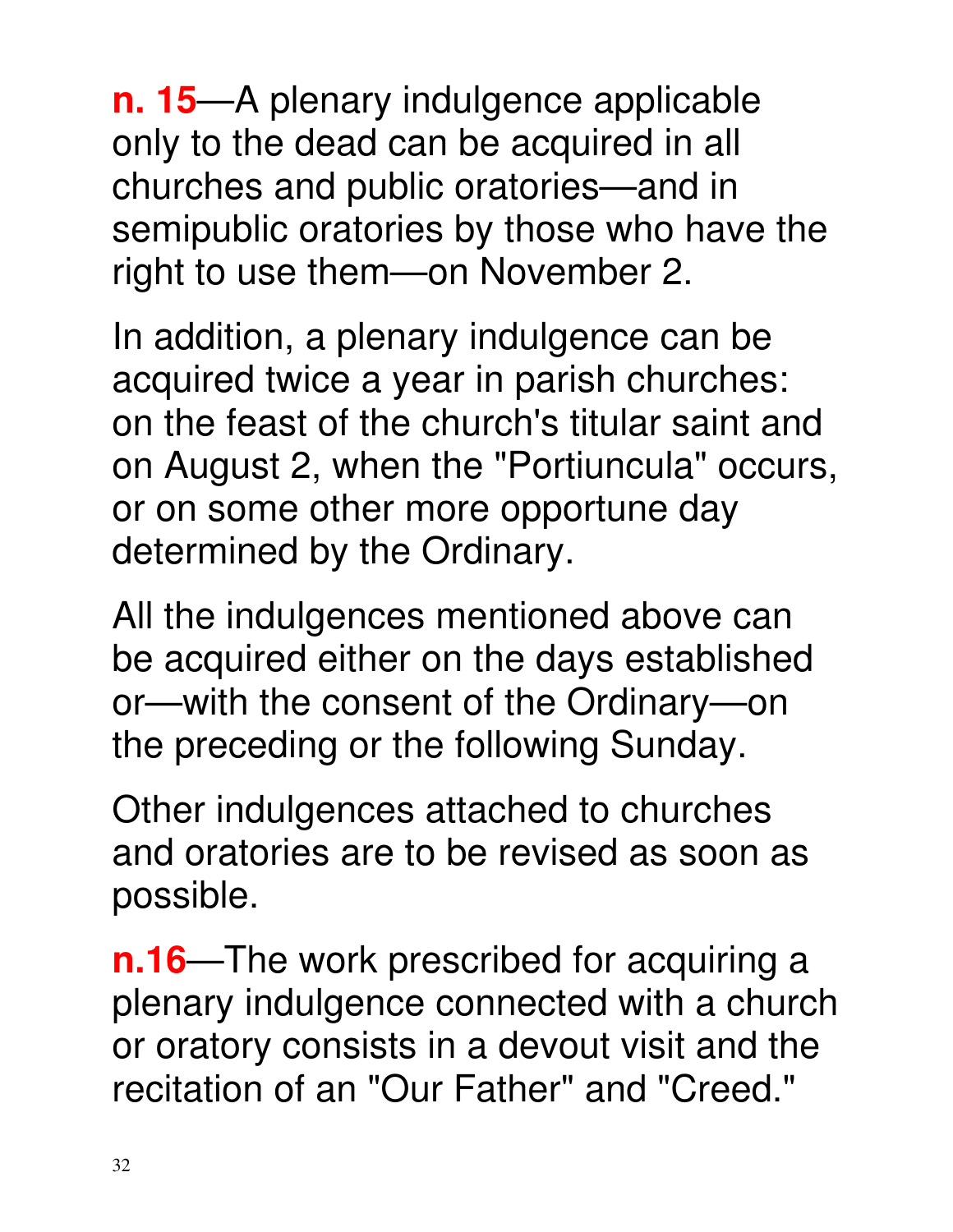**n.17**—**The faithful who use with devotion an object of piety (crucifix, cross, rosary, scapular or medal) properly blessed by any priest, can acquire a partial indulgence**.

But if this object of piety is blessed by the Supreme Pontiff or any bishop, the faithful who use it devoutly can also acquire a plenary indulgence on the feast of the holy Apostles Peter and Paul, provided they also make a profession of faith using any legitimate formula.

**n.18**—**To the faithful in danger of death who cannot be assisted by a priest to bring them the sacraments and impart the apostolic blessing with its attendant plenary indulgence (according to canon 468, para. 2 of the Code of Canon Law) Holy Mother Church nevertheless grants a plenary indulgence to be acquired at the point of death, provided they are properly disposed and have been in the habit of reciting some prayers during their lifetime. To use a crucifix or cross**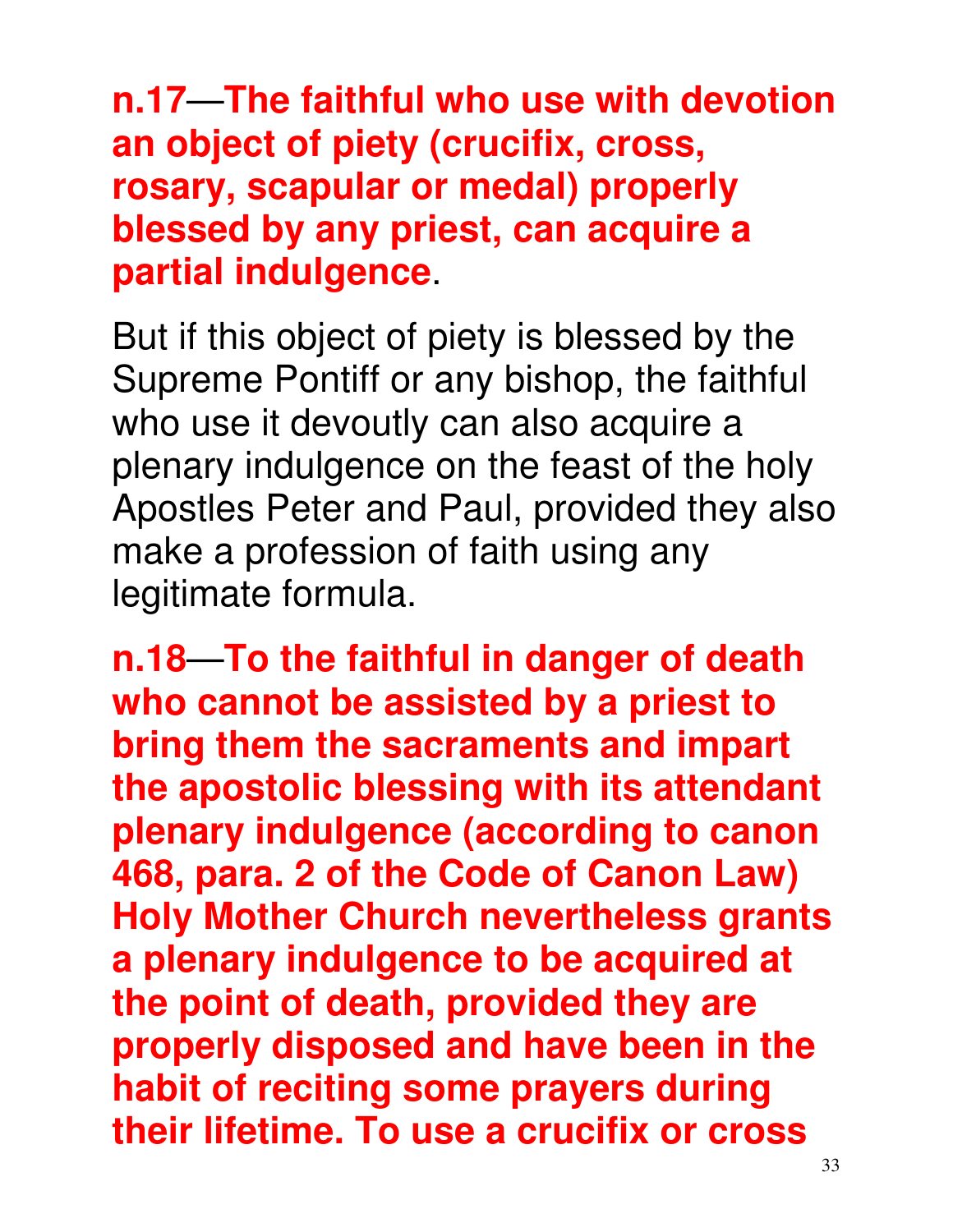### **in connection with the acquisition of this plenary indulgence is a laudable practice.**

This plenary indulgence at the point of death can be acquired by the faithful even if they have already obtained another plenary indulgence on the same day.

**n.19**—The norms established regarding plenary indulgences, particularly those referred to in n. 16, apply also to what up to now have been known as the "toties quoties" ["as often as"] plenary indulgences.

**n.20**—**Holy Mother Church, extremely solicitous for the faithful departed, has decided that suffrages can be applied to them to the widest possible extent at any Sacrifice of the Mass whatsoever, abolishing all special privileges in this regard.** 

### **Transitional Norms**

These new norms regulating the acquisition of indulgences will become valid three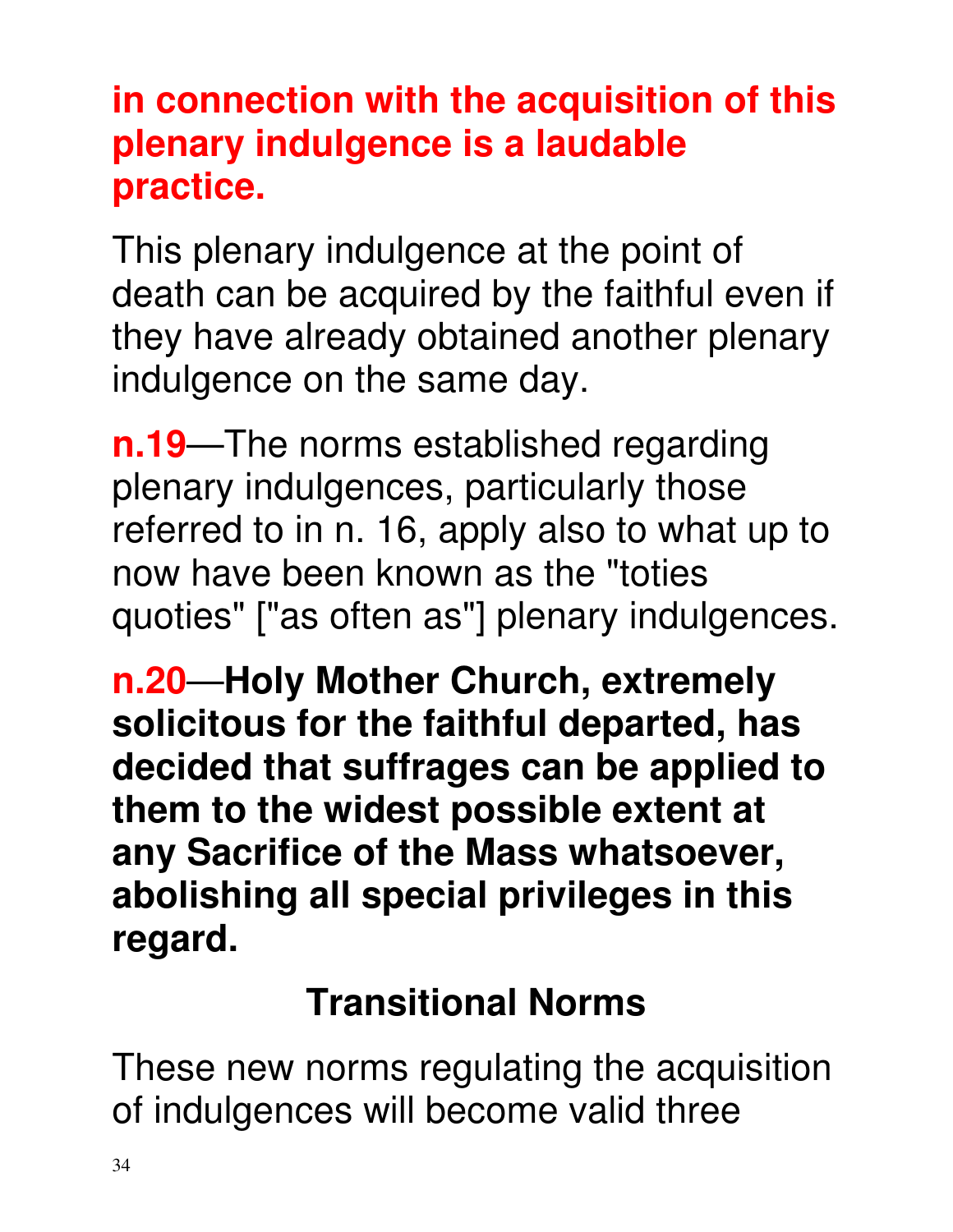months from the date of publication of this constitution in the Acta Apostolicae Sedis.

Indulgences attached to the use of religious objects which are not mentioned above cease three months after the date of publication of this constitution in the Acta Apostolicae Sedis.

The revisions mentioned in n. 14 and n. 15 must be submitted to the Sacred Apostolic Penitentiary within a year. Two years after the date of this constitution, indulgences which have not been confirmed will become null and void.

We will that these statutes and prescriptions of ours be established now and remain in force for the future notwithstanding, if it is necessary so to state, the constitutions and apostolic directives published by our predecessors or any other prescriptions even if they might be worthy of special mention or should otherwise require partial repeal.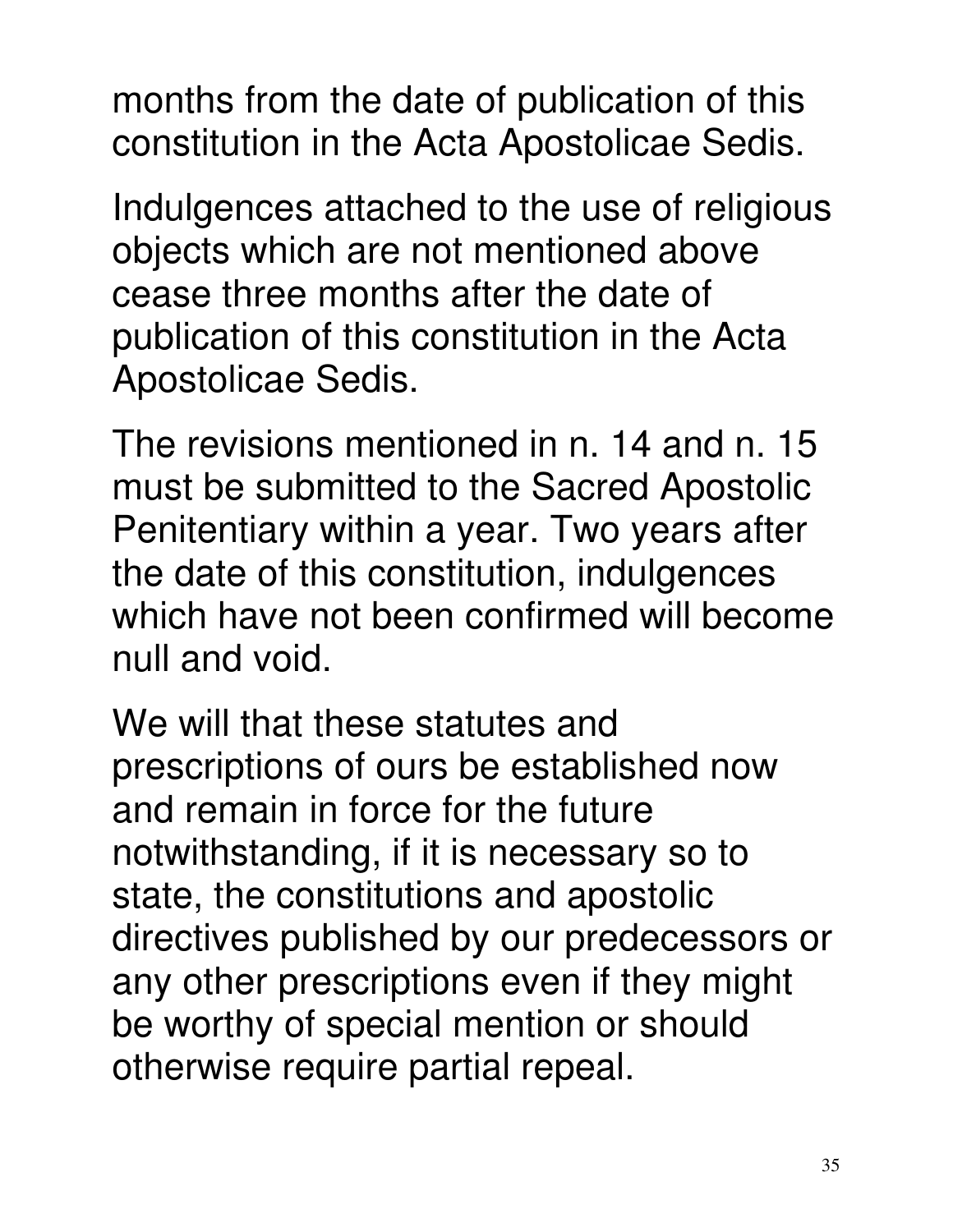Given at Rome at St. Peter's on **January 1**, the octave of the Nativity of Our Lord Jesus Christ, **1967**, the fourth year of Our Pontificate.

### **POPE PAUL VI**

### **NOTES**

**1**. Cf. Council of Trent, Session 25, Decree on Indulgences (DS [Denzinger-Schonmetzer] 1835); cf. Matt. 28:18.

**2**. Vatican II, Dogmatic Constitution Dei Verbum on Revelation, n. 8 (A.A.S. 58, 1966, p. 821); cf. Vatican I, Dogmatic Constitution Dei Filius on the Catholic Faith, ch. 4 On Faith and Reason (DS 3020).

36 **3**. Cf. Gen. 3:16-19; also cf. Luke 19:41-44; Rom. 2:9 and 1 Cor. 11:30. Cf. Augustine, Exposition on Psalm 58 1:13—"Iniquitas omnis...Deo vindicante" (CCL 39, p. 739; PL 36, 701). Cf. Thomas, Summa Theol. 1- 2, q. 86, a. 1: "Cum autem...depressio poena est."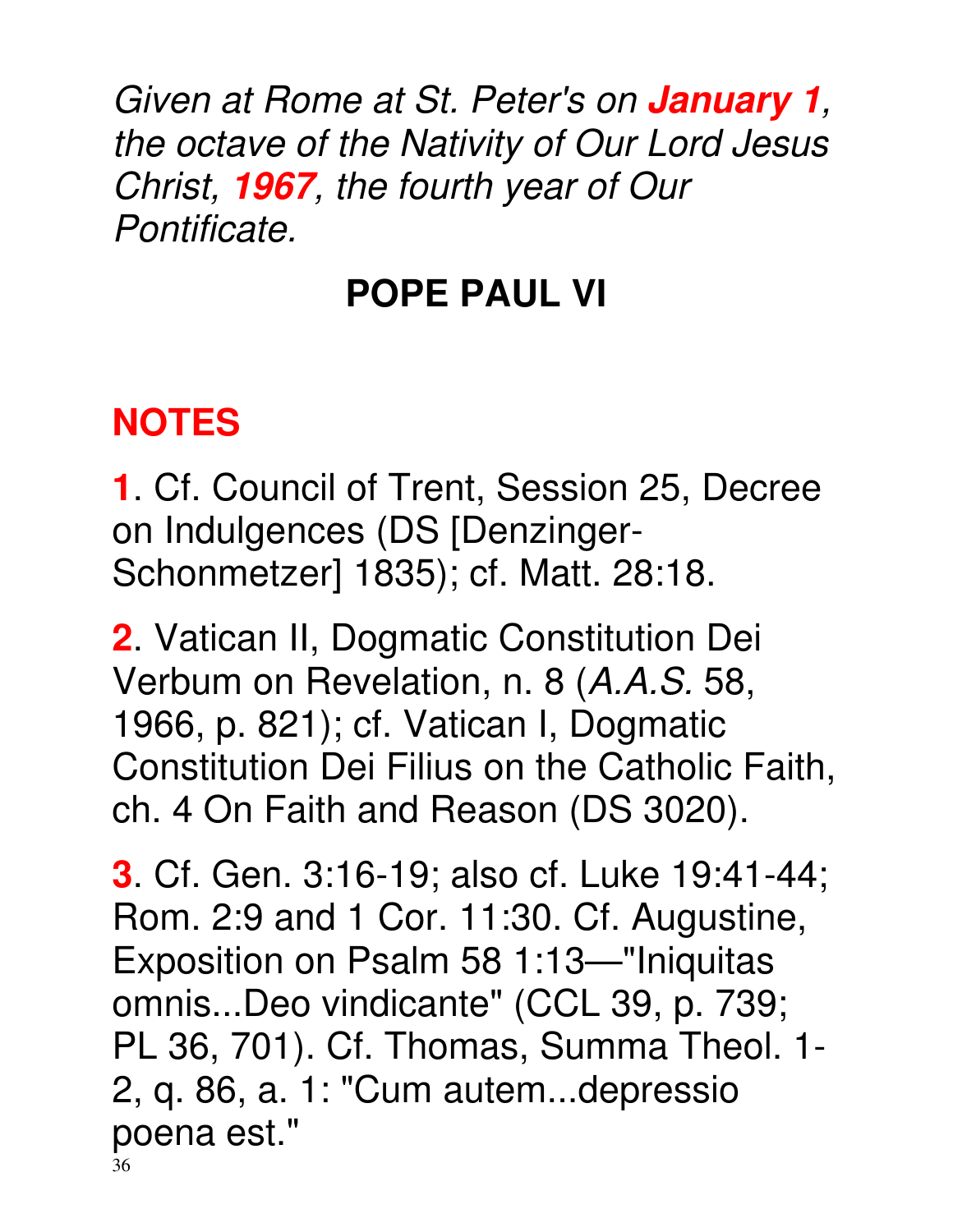**4**. Cf. Matt. 25:41-42; see also Mark 9:42- 43; John 5:28-29; Rom. 2:9; Gal. 6:6-8. Cf. Council of Lyons II, Session 4, profession of faith of Michael Palaeologus (DS 856-858). Cf. Council of Florence, decree for the Greeks (DS 1304-1306). Cf. Augustine, Enchiridion, 66, 17: "Multa etiam...mundo damnemur" (ed. Scheel, Tubingen 1930, p. 42; PL 40, 263).

**5**. Cf. Hermae Pastor, Mand. 6, 1, 3 (Funk, Apostolic Fathers 1, p. 487).

**6.** Cf. Isaiah 1:2-3. Also cf. Deut. 8:11 and 32:15 and ff.; Ps. 105:21 and 118 and other places; Wis. 7:14; Isaiah 17:10 and 44:21; Jer. 33:8; Ez. 20:27. Cf. Vatican II, Dogmatic Constitution Dei Verbum on Divine Revelation, no. 2: "Hac itaque...eamque suscipiat" (A.A.S. 58, 1966, p. 818). Cf. also ibid., n. 21 (loc. cit., p. 827-828).

**7**. Cf. John 15:14-15. Cf. Vatican II, Pastoral Constitution Gaudium et Spes on the Church in the Modern World, n. 22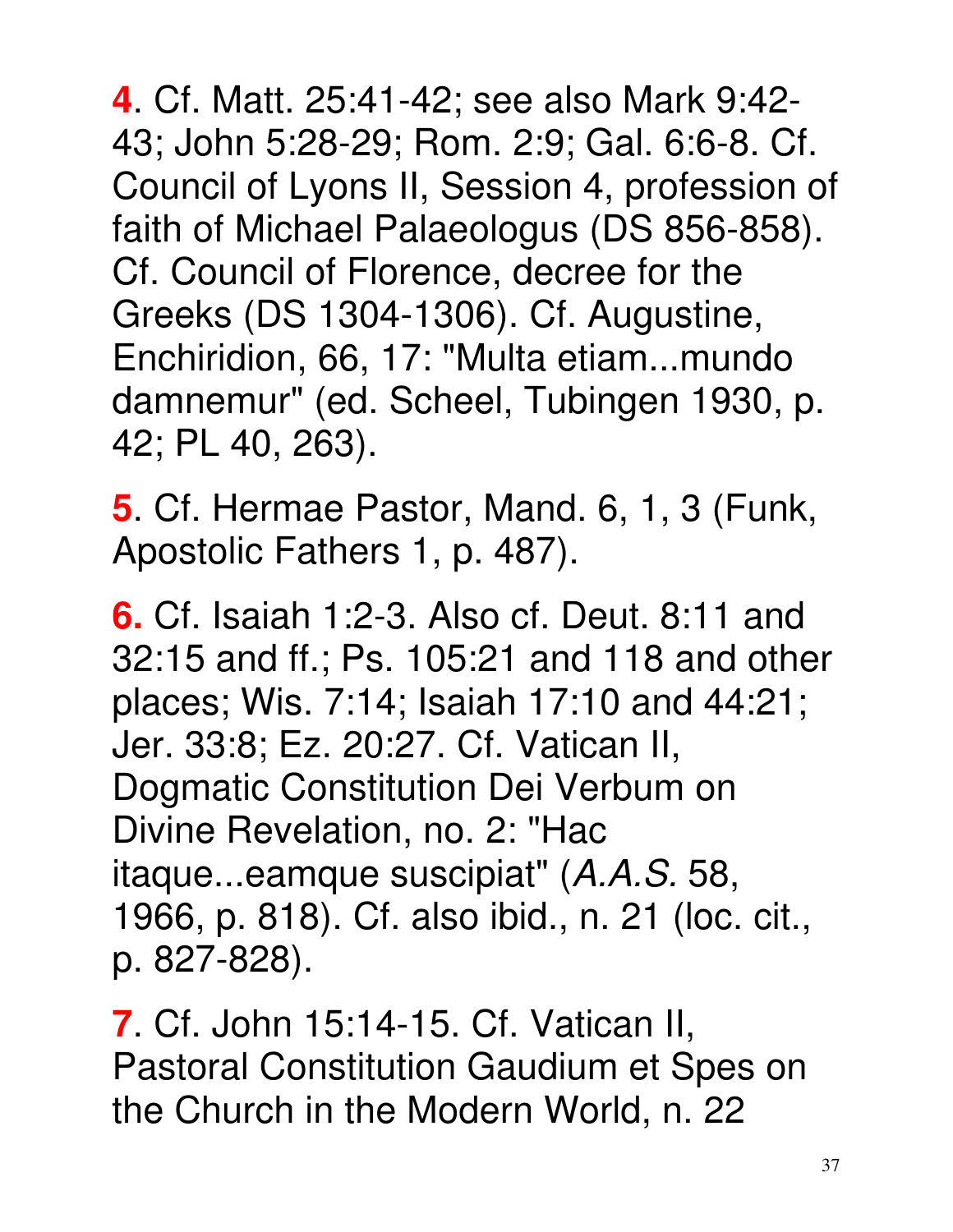(A.A.S. 58, 1966, p. 1042) and the Decree Ad Gentes Divinitus on the Missionary Activity of the Church, n. 13 (A.A.S. 58, 1966, p. 962).

**8**. Cf. Num. 20:12; 27:13-14; 2 Kings 12:13- 14. Cf. Innocent IV, Instruction for the Greeks (DS 838). Cf. Council of Trent, Session 6, canon 30 (DS 1580; cf. also DS 1689, 1693). Cf. Augustine, tract on John's Gospel 124, 5: "Cogitur homo...detinet culpa" (CCL 36, p. 683-684; PL 35, 1972- 1973).

**9**. Council of Lyons II, Session 4 (DS 856).

**10**. Cf. Septuagesima Sunday, Oration; Monday after First Sunday in Lent, Oration over the People; Third Sunday in Lent, Postcommunion.

38 **11**. Cf. James 3:2; 1 John 1: 8, the Council of Carthage gave a commentary on this text for which see DS 228. Cf. Council of Trent, Session 6, Decree On Justification, ch. 11 (DS 1537). Cf. Vatican II, Dogmatic Constitution Lumen Gentium on the Nature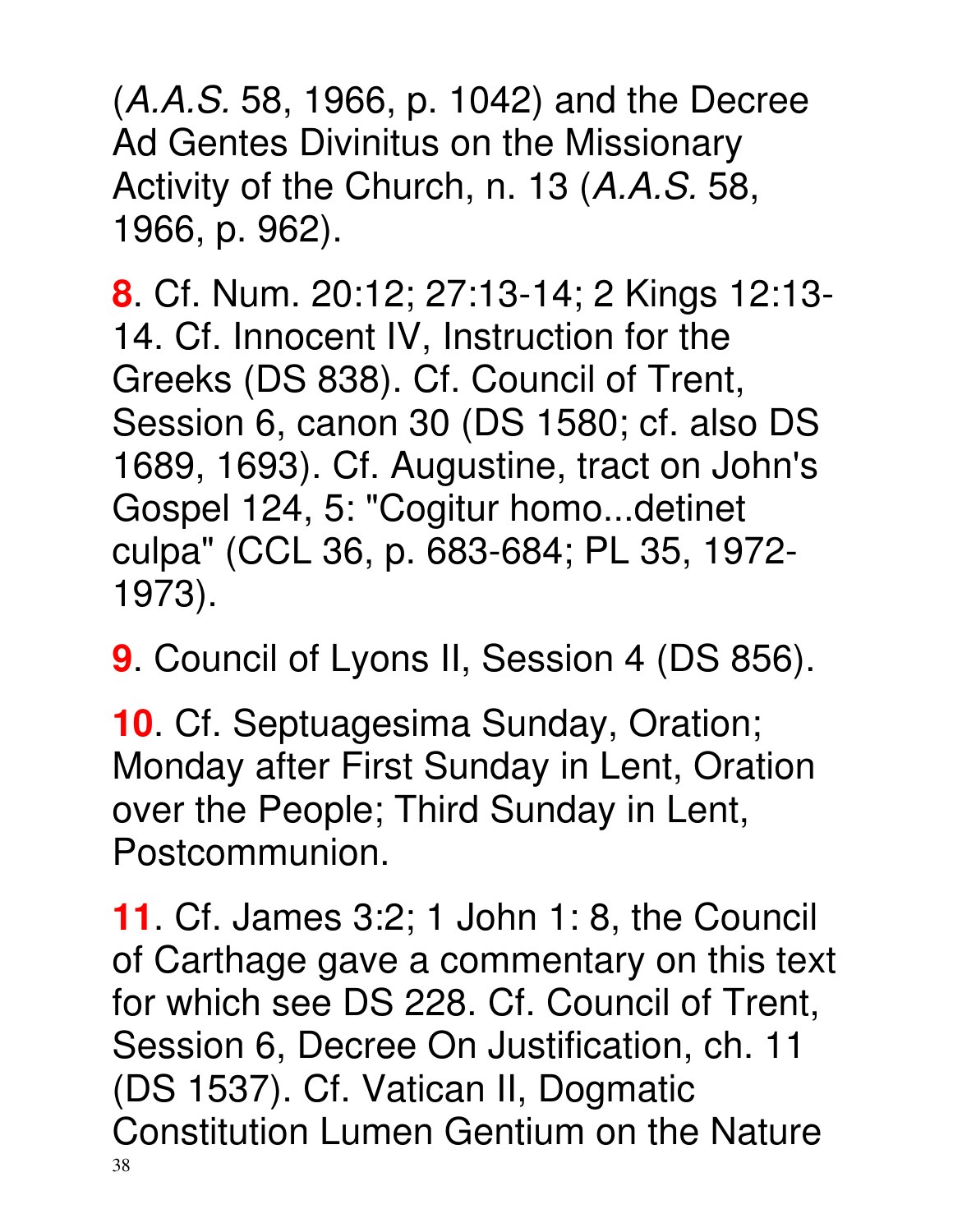of the Church, n. 40: "Cum vero debita nostra" (A.A.S. 57, 1965. p. 45).

**12**. Cf. Augustine, On Baptism, Against the Donatists 1, 28 (PL 43, 124).

**13**. Cf. John 15:5; 1 Cor. 12:27. Also cf. 1 Cor. 1:9 and 10:17; Eph. 1:20-23 and 4:4. Cf. Vatican II, Dogmatic Constitution Lumen Gentium on the Nature of the Church, n. 7 (A.A.S. 57, 1965, p. 10-11). Cf. Pius XII, Encyclical Mystici Corporis: "Ex eadem...Christum totum" (DS 3813; A.A.S. 35, 1943, p. 230-231). Cf. Augustine, second exposition on Psalm 90, 1: "Dominus noster...est Christus" (CCL 39, p. 1266 PL 37, 1159).

**14**. Cf. 1 Peter 2:22 and 21.

**15**. Cf. Isaiah 53:4-6 with 1 Peter 2:21-25; also cf. John 1:29; Rom. 4:25 and 5:9 and ff.; 1 Cor. 153; 11 Cor. 5:21; Gal. 1:4; Eph. 1:7 and ff.; Heb. 1:3 etc.; 1 John 3:5.

**16**. Cf. 1 Peter 2:21.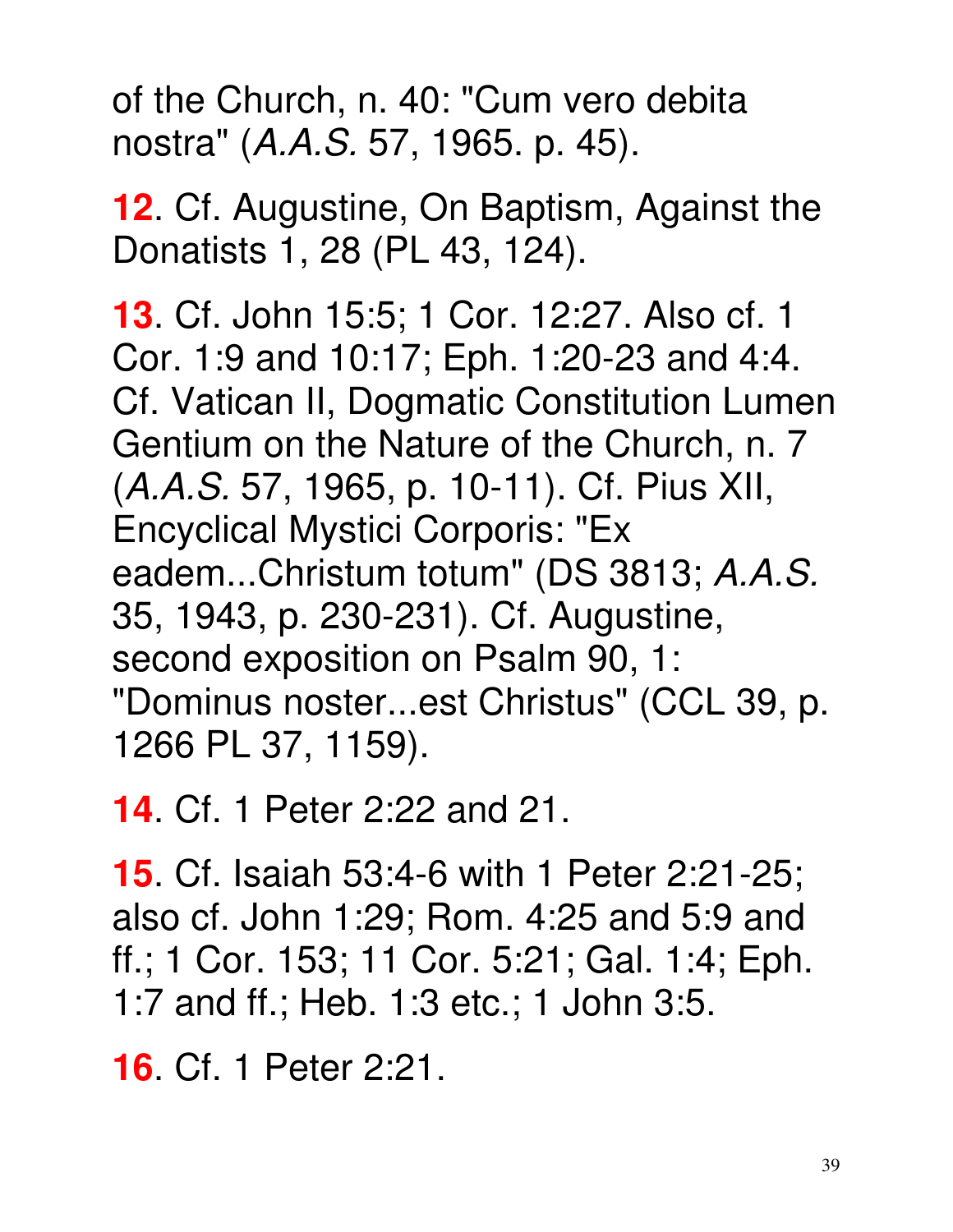**17**. Cf. Col. 1:24. Cf. Clement of Alexandria, Lib. "Quis dives salvetur" 42: "S. Joannes ... vicariam dabo" (GCS Clement 3, p. 190; PG 9, 650). Cf. Cyprian, De Lapsis 17, 36: "Credimus quidem...fecerint sacerdotes" (CSEL 3 1, p. 249-250 and 263; PL 4:495 and 508). Cf. Jerome, "Contra Vigilantium" 6: "Dicis in libello...et triumphos?" (PL 23, 359). Cf. Basil the Great, "Homily in martyrem Julittam" 9: "Oportet igitur...dignum est" (PG 31, 258-259). Cf. John Chrysostom, "In epist. ad Philipp." 1, hom. 3, 3: "Igitur non...mortui fuerint" (PG 62, 203). Cf. Thomas, Summa Theol. 1-2, q. 87, a. 8: "Si loquamur...ab homine."

**18**. Cf. Leo XIII, Encyclical Mirae Caritatis: "Nihil est...forma caritas" (Acts of Leo XIII 22, 1902, p. 129; DS 3363).

40 **19**. Cf. 1 Cor. 12:12-13. Cf. Pius XII, Encyclical Mystici Corporis: "Ita (Christus) in Ecclesia...praedicat Christum" (A.A.S. 35, 1943, p. 218). Cf. Thomas, Summa Theol. 3, q. 48, a. 2 ad I and q. 49, a. 1.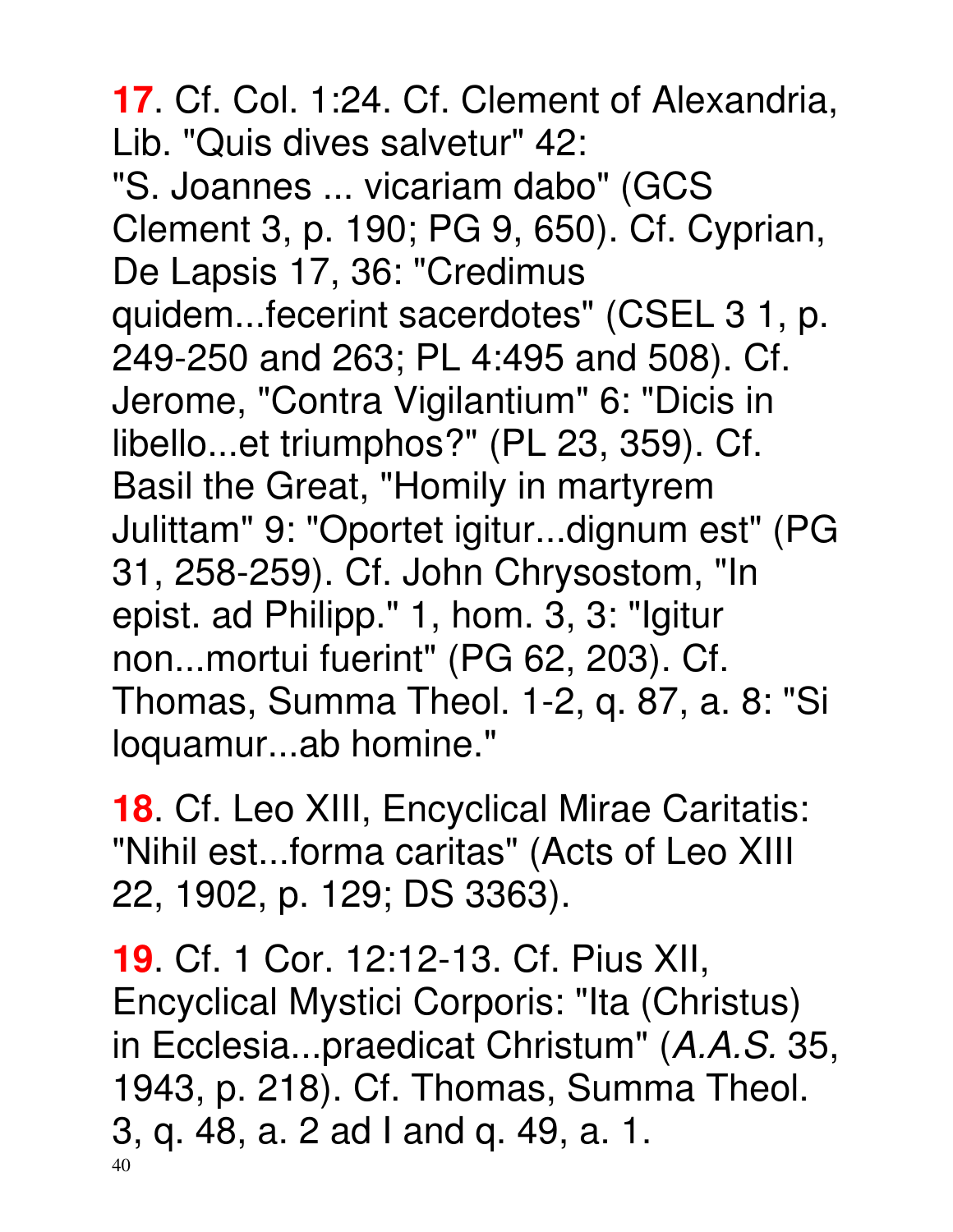**20**. Cf. Clement VI, jubilee bull Unigenitus Dei Filius: "Unigenitus Dei...praestare noscuntur..." (DS 1025, 1026, 1027). Cf. Sixtus IV, encyclical "Romani Pontificis": "...Nos, quibus...afferre cupientes..." (DS 1406). Cf. Leo X, Decree "Cum postquam" to papal legate Cajetan de Vio: "...thesaurum meritorum Jesu Christi et Sanctorum dispensare...(DS 1448; cf. DS 1467 and 2641).

**21**. Cf. Heb. 7:23-25; 9:11-28.

**22**. Vatican II, Dogmatic Constitution Lumen Gentium on the Nature of the Church, n. 49 (A.A.S. 57, 1965, p. 54-55).

**23**. Cf. James 5:16; 1 John 5:16.

**24**. Cf. Clement of Rome, "To The Corinthians" 56, 1: "Oremus igitur...et perfecta" (Funk, Apostolic Fathers 1, p. 171). Cf. The Martyrdom of St. Polycarp 8, 1: "Cum autem...catholicae ecclesiae (Funk, Apostolic Fathers 1, p. 321, 323).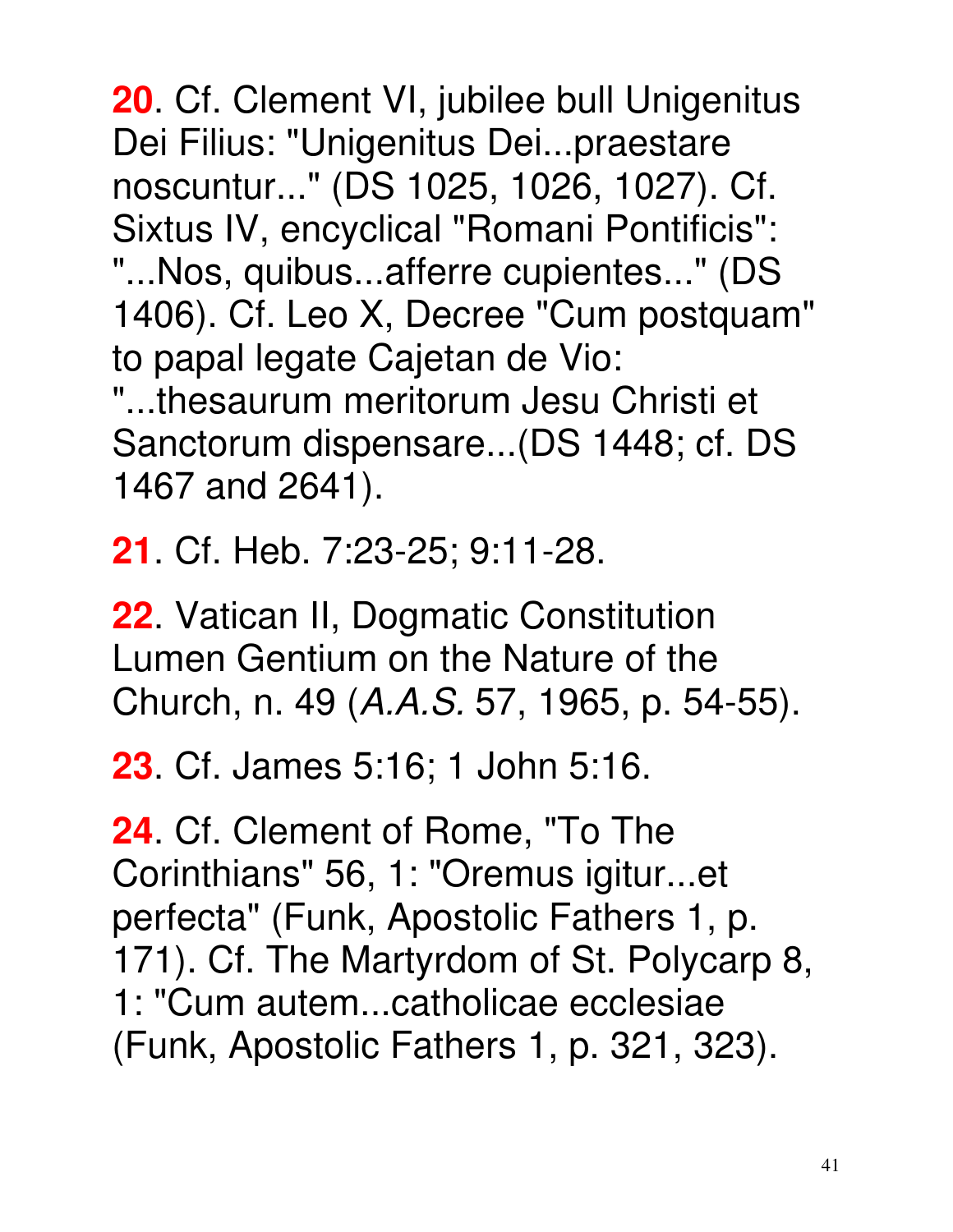**25**. Cf. Sozomenus, "Church History" 7, 16: In public penance, after the solemn celebration of Masses, the penitents in the Roman Church "cum gemitu...eos dimittit" (PG 67, 1462).

**26**. Cf. Cyril of Jerusalem, Catechesis 24 (mystag. 5), 9; 10: "Deinde et pro...jacet victima." After he confirms this by the example of the crown which used to be offered to the emperor in order that he might grant indulgence to the exiles, the Holy Doctor concludes his discourse: "Ad eundem modum...propitiate satagentes", (PG 33, 1115; 1118). Cf. Augustine, Confessions 9, 12, 32 (PL 32, 777) and 9, 11, 27 (PL 32, 775); Sermones 172, 2 (PL 38, 936); "De cura pro mortuis gerenda" 1, 3 (PL 40, 593).

27 Cf. Clement of Alexandria, Lib. "Quis Dives salvetur" 42: (St. John the Apostle on the conversion of the young thief) "Exinde partim....gremio admovisset..." (CGS 17, p. 189-190; PG 9, 651).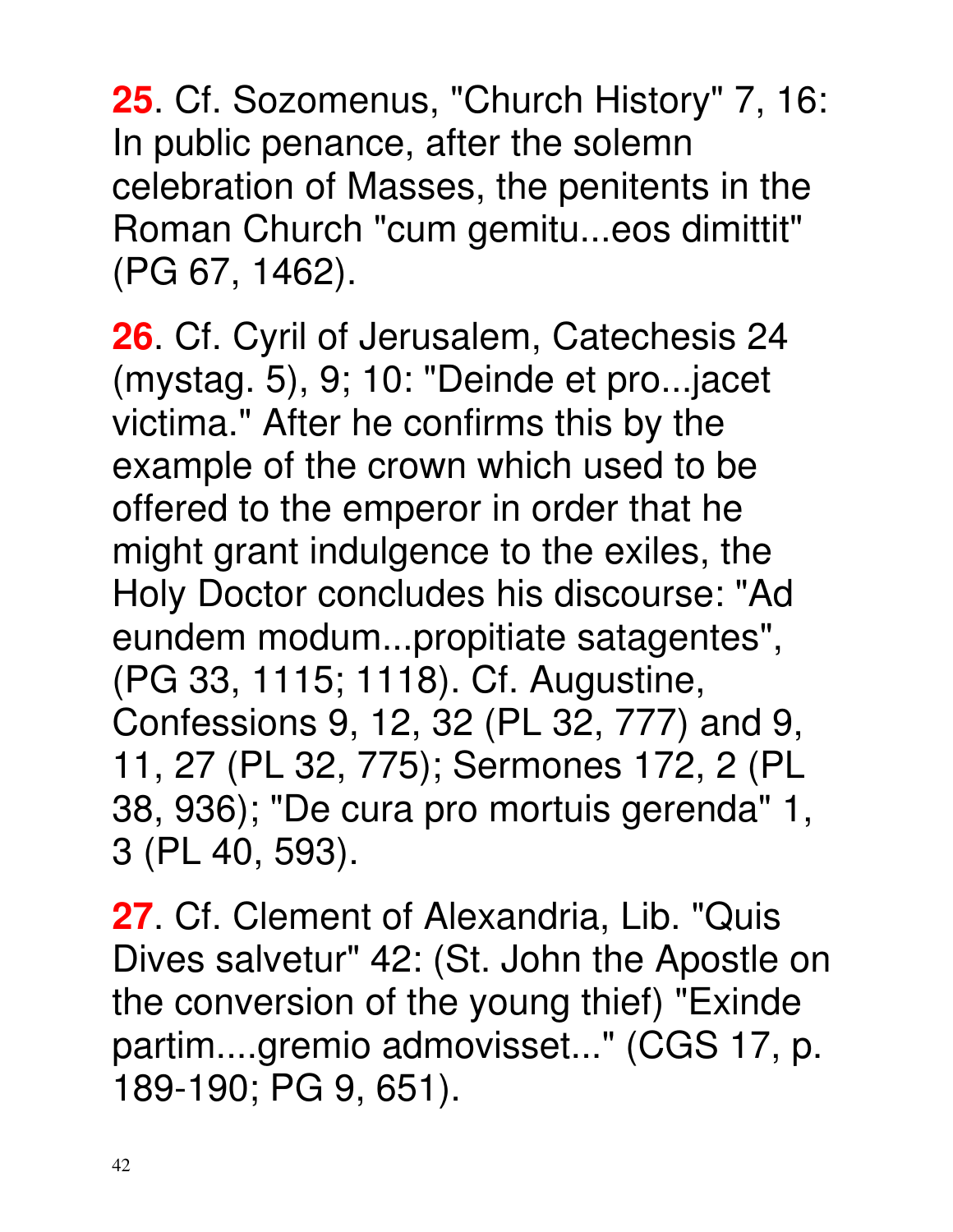43

**28**. Cf. Tertullian, Ad martyras 1, 6: "Quam, pacem...exorare consueverunt" (CCL 1, p. 3, PL 1, 695). Cf. Cyprian, letter 18 (alias: 12), 1: "Occurrendum puto...factis desideraverunt" (CSEL 3, p. 523-524; PL 4, 265; cf. Idem, Letter 19 [alias: 131, 2, CSEL 311, p. 525; Pl, 4, 267). Cf. Eusebius of Caesaria, "Ecclesiastical History" 1, 6, 42 (CGS Eus. 2, 2, 610; PG 20, 614-615).

**29**. Cf. Ambrose, De paenitentia 1, 15: velut enim omnes redimerentur" (PL 16, 511).

**30**. Cf. Tertullian. De paenitentia 10, 5-6, "Non potest...filius postulat" (CCL 1, p. 337; PL 1, 1356). Cf. Augustine, exposition on Psalm 85, 1 (CCL 39, p. 1176-1177; PL 37, 1082).

**31.** Cf. Acts, 20, 28. Also cf. Council of Trent, Session 23, Decree "On the Sacrament of Order," ch. 4 (DS 1768); Vatican I, Session 4, Dogmatic Constitution Pastor Aeternus on the Church, ch. 3 (DS 3061 ); Vatican II, Dogmatic Constitution Lumen Gentium on the Nature of the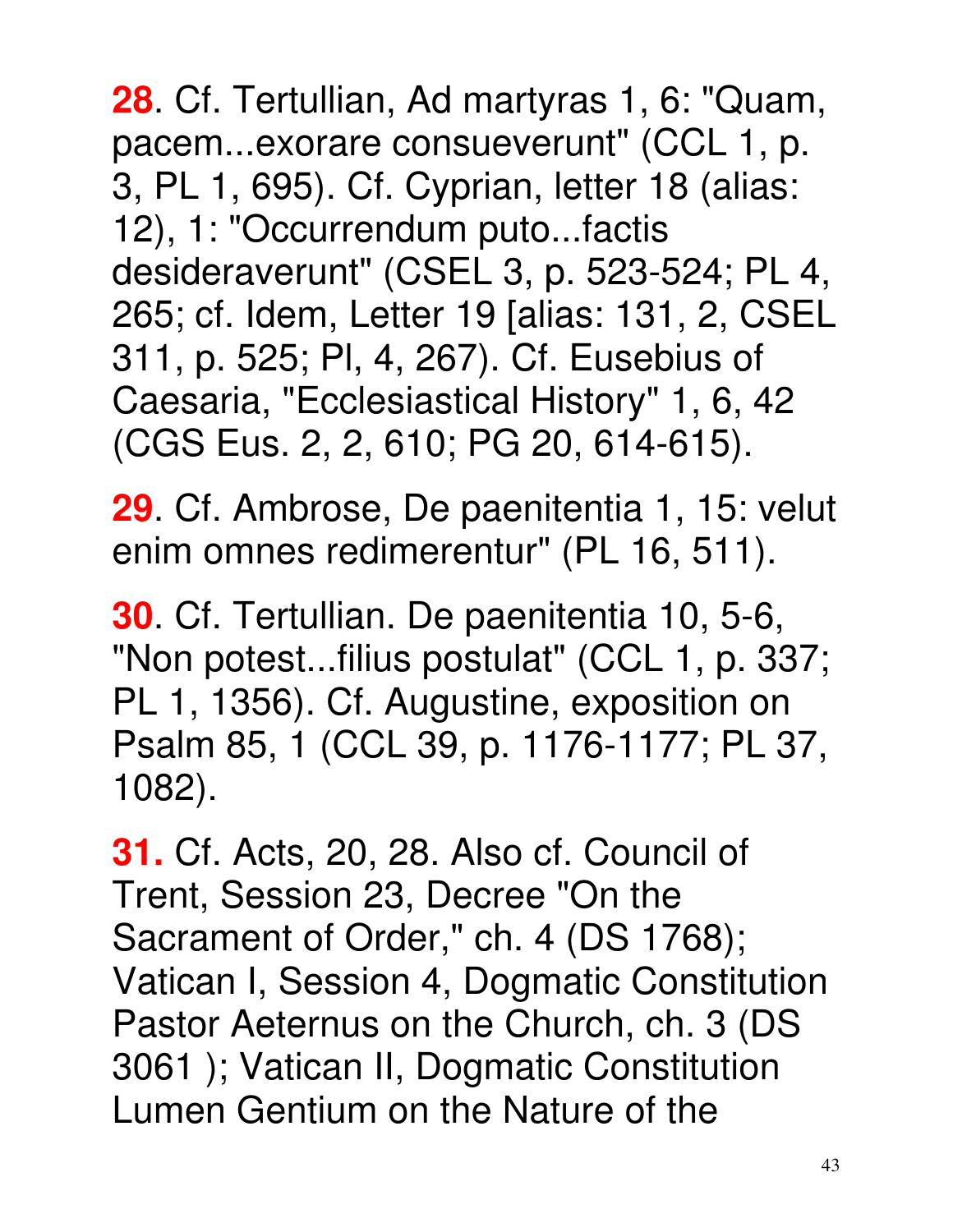Church, n. 20 (A.A.S. 57, 1965, p. 23). Cf. Ignatius of Antioch, Ad Smyrnaeos 8, 1: "Separatim ab episcopo nemo quidquam faciat eortim, quae ad ecclesiam spectant..." (Funk, Apostolic Fathers 1, p 283).

**32**. Cf. Council of Nicea 1, can. 12: "...quicumque enim...de eis statuere...." (Mansi, SS. Conciliorum collectio 2, 674). Cf. Council of Neocaesaria, can. 3 (loc. cit.. 540). Cf. Innocent I, letter 25, 7, 10 (PL 20, 559). Cf. Leo the Great, letter 159, 6 (PL 54, 1138). Cf. Basil the Great, letter 217 (canonica 3), 74: "Quod si...misericordiam consequi" (PG 32. 803). Cf. Ambrose, De paenitentia 1, 15 (see above, in note 29).

**33**. Cf. Vincent of Lerins, Commonitorium primum, 23 (PL 50, 667-668).

**34**. Cf. Council of Claremont, can. 2: "Quicumque pro...paenitentia reputetur" (Mansi. SS. Conciliorum collectio 20, 816).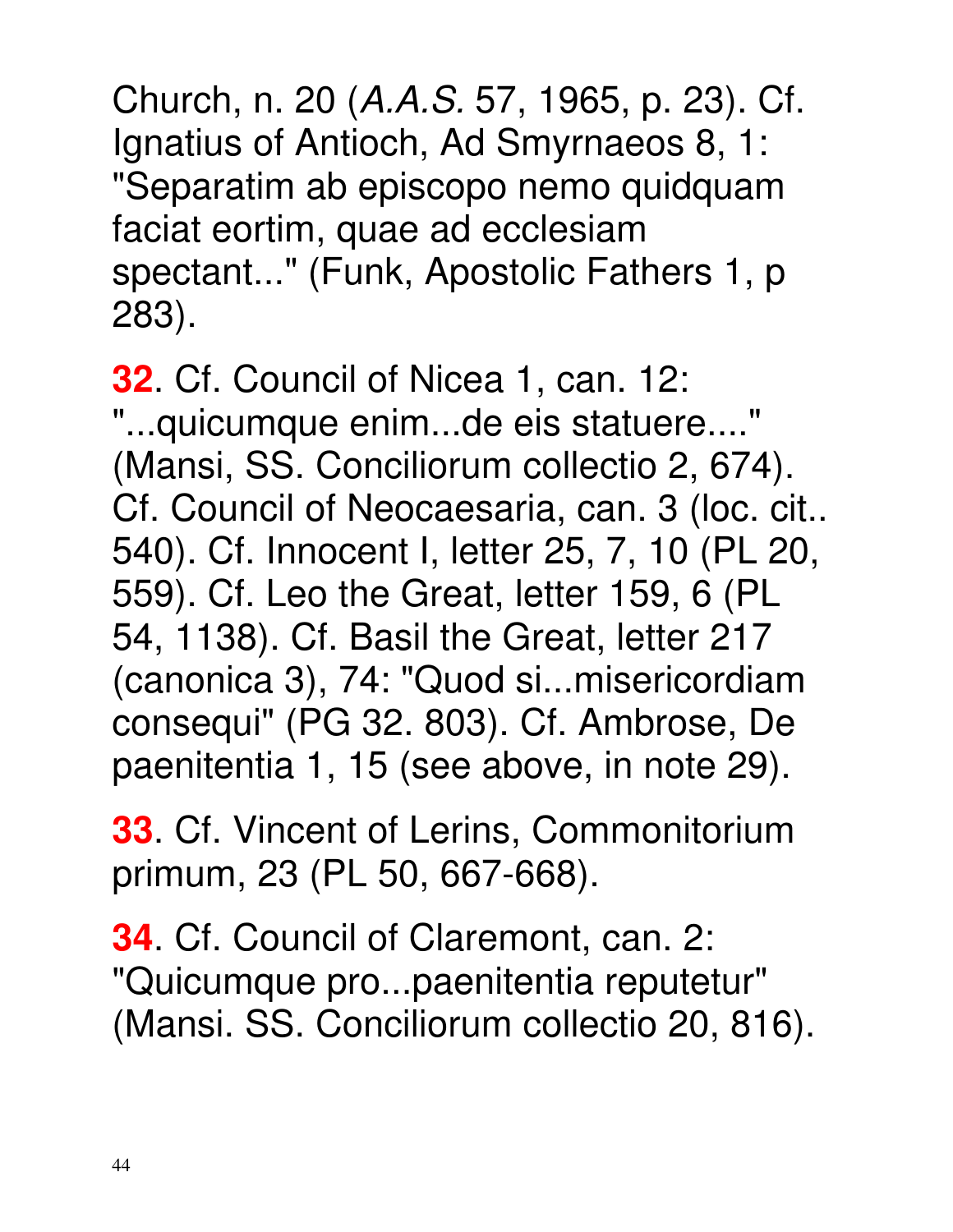**35.** Cf. Boniface VIII, bull Antiquorum habet: "Antiquorum habet...veniam peccatorum...." (DS 868).

**36.** Clement VI, jubilee bull Unigenitus Dei Filius (DS 1025, 1026 and 1027).

**37**. Cf. Leo X, Decree Cum postquam: tibi significandum indulgentiae aequivalet" (DS 1447-1448).

**38**. Cf. Paul VI, Letter Sacrosancta Portiunculae: "Indulgentia quam...creavit illum" (A.A.S. 58, 1966, p. 633-634).

**39**. Cf. Paul VI, cited Letter: "Iis vero christifidelibus...precibus adlaborat" (A.A.S. 58, 1966, p. 632).

**40**. Clement VI, jubilee bull Unigenitus Dei Filius (DS 1026). Clement VI, Letter Super quibusdam (DS 1059). Martin V, bull inter cunctas (DS 1266). Sixtus IV, bull Salvator noster (DS 1398). Sixtus IV, Encyclical Romani Pontificis provida: "Nos scandalis...concessimus indulgentiam..." (DS 1405-1406). Leo X, bull Exsurge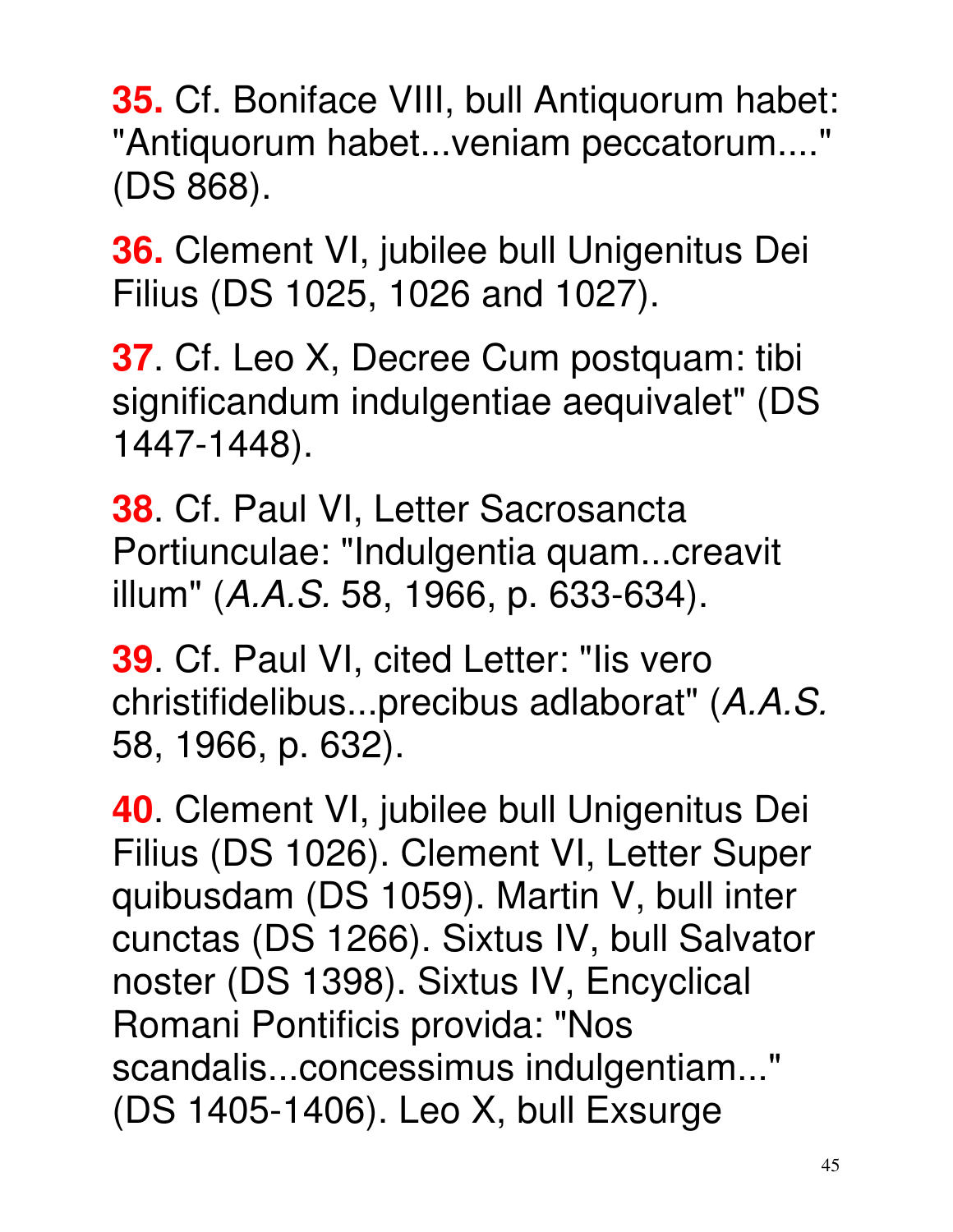Domine (DS 1467-1472). Pius VI, Constitution Auctorem fidei, proposition 40: "Propositio asserens, indulgentiam secundum suam praecisam notionem...in art. 19 Lutheri damnata" (DS 2640). Ibid., proposition 41: "Item in eo...in art. 17 Lutheri damnata" (DS 2641). Ibid., proposition 42: "Item in eo, quod superaddit...in art. 22 Lutheri" (DS 2642). Pius XI, Indiction of the extraordinary holy year Quod nuper: "...plenissimam totius...ac venia" (A.A.S. 25, 1933, p. 8). Pius XII, Indiction of the universal jubilee Jubilaeum maximum: "Hoc igitur...atque impertimus" (A.A.S. 41, 1949, p. 258-259).

**41**. Cf. Lateran Council IV, ch. 62 (DS 819).

**42**. Cf. Council of Trent, Decree On Indulgences (DS 1835).

**43**. Cf. Ibid.

**44**. Jer. 2:19.

**45**. Cf. Eph. 5:27.

**46**. Eph. 4:13.